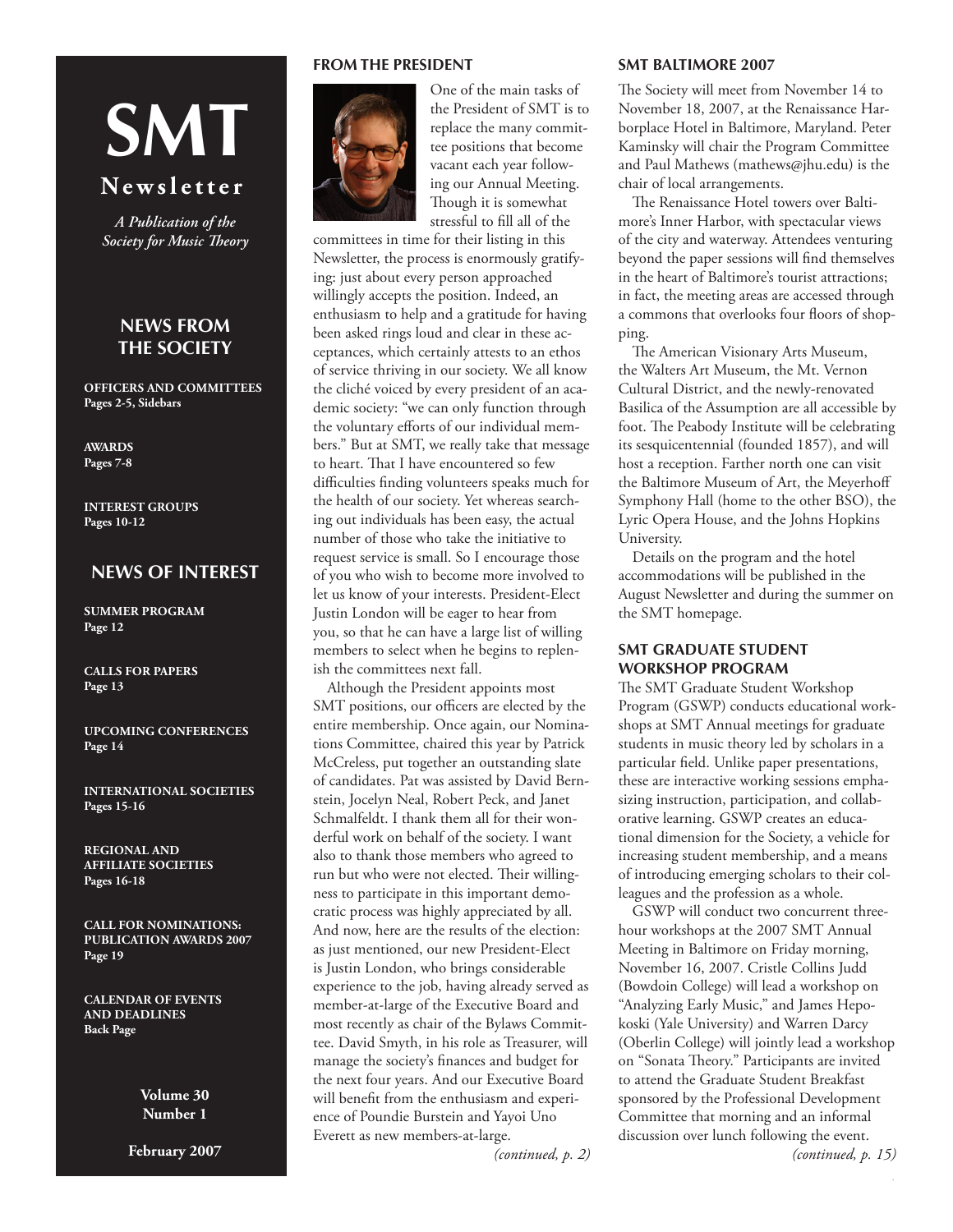### **Society for Music Theory 2007 Executive Board**

## William Caplin *President*, 2007 Schulich School of Music McGill University 555 Sherbrooke Street West Montréal, PQ H3A 1E3 Canada [caplin@music.mcgill.ca](mailto:caplin@music.mcgill.ca)

# Justin London

*President-Elect*, 2007 Department of Music Carleton College Northfield, MN 55057 [jlondon@carleton.edu](mailto:jlondon@carleton.edu)

### Robert Hatten

*Vice President*, 2007 Jacobs School of Music Indiana University Bloomington, IN 47405-7006 [rohatten@indiana.edu](mailto:rohatten@indiana.edu)

## Nancy Rogers

*Secretary,* 2008 College of Music Florida State University Tallahassee, FL 32306-1180 [nancy.rogers@fsu.edu](mailto:nancy.rogers@fsu.edu)

## David Smyth

*Treasurer*, 2010 School of Music Louisiana State University Baton Rouge, LA 70803-2504 [dsmyth@lsu.edu](mailto:dsmyth@lsu.edu)

# Victoria Long

*Executive Director* (ex officio) [vlong@uchicago.edu](mailto:vlong@uchicago.edu)

Frank Samarotto, 2007 Indiana University Janna Saslaw, 2007 Loyola University New Orleans Michael Buchler, 2008 Florida State University Catherine Nolan, 2008 University of Western Ontario Poundie Burstein, 2009 Hunter College and The Graduate Center, CUNY Yayoi Uno Everett, 2009 Emory University

Following our Annual Meeting, Joel Lester completed his four-year stint as President-Elect, President, and Past President. In all of these roles, Joel brought considerable wisdom and insight into the running of the society. More than anyone I can think of, Joel worked especially hard at bringing SMT to a new level of professionalism. Frequently in board deliberations and private conversations, I heard him express the sentiment that "we are no longer a Mom and Pop organization," and various initiatives he supported showed his understanding that the enormous growth of our society since its founding almost thirty years ago now demanded a more organized and systematic running of its affairs. I especially want to thank Joel for his enormous help in preparing me for my own tasks as President. He included me in all decisions that affected my own tenure in this position, and for that I am enormously grateful. I want also to thank Claire Boge for her vigilant work as Treasurer of SMT. These past four years have been turbulent ones, as our financial situation has seen its rather dramatic ups and downs. Through it all, Claire has been a steady force in making sure that all Executive Board actions were well grounded in sound fiscal management. Let me conclude my thanks to the outgoing officers by acknowledging the dependable support that I received from the two members-at-large of the Executive Board who have just completed their terms—Warren Darcy and Judy Lochhead. Their helpful input on a wide range of issues facing the society has been appreciated by all of us on the board.

I want to turn now to our Annual Meeting in Los Angeles, which by all accounts was a resounding success. As expected, the weather outside the hotel was magnificent, and the atmosphere inside was sunny and warm as well. Members from both the SMT and the AMS intermingled easily, especially in the record number of joint sessions put together by the two Program Committees. Many thanks are owed to those directly involved in organizing and managing this complicated gathering of over 1800 music students, scholars, educators, and exhibitors. Henry Martin's masterful chairing of the SMT committee produced a program that reflected the diversity of scholarship pursued by theorists today. Alfred Cramer, chair of the Local Arrangements Committee, was readily at hand to assist with the special needs of our society. Our Executive Director, Victoria Long, brought her considerable expertise and talents to almost every aspect of the meeting's organization. Finally, I want to acknowledge the great support we received from two of our musicology colleagues—Robert Judd, AMS Executive Director, and Anne Shreffler, AMS Program Chair.

This year's meeting in Los Angeles featured the launch of a major new SMT initiative the Graduate Student Workshop Program. The feedback received from the fifteen students who took part in the workshop on atonal voice leading was overwhelmingly positive. For me, it was especially enjoyable meeting the participating students at the Thursday evening reception. All of those whom I talked to were highly enthusiastic and motivated to succeed in their music-theoretical studies. If this group is any indication, and I'm sure that it is, the future of our academic discipline and our society is in good hands indeed. I thank Wayne Alpern for his energetic and devoted administration of the program, Joe Straus for effectively running the workshop, and the members of the GSWP committee (Henry Martin, Peter Kaminsky, Wayne Alpern, and Lynne Rogers, chair) who helped to formulate policy pertaining to the program throughout the year. Inspired by the success of our initial workshop, this year's GSWP committee has organized two workshops for the Baltimore meeting, to be led by Cristle Collins Judd, James Hepokoski, and Warren Darcy (see details on page 1). Again, the Society owes a debt of gratitude to Wayne for his leadership and philanthropy in creating, fostering, and funding a program specifically directed to the next generation of music theorists.

Though my first year as President was enormously gratifying, I must confess a certain disappointment that the process of bylaws revision, which has been ongoing for many years now, was not completed at our Annual Meeting as originally intended. Let me explain what happened. As required by our current bylaws, the Executive Board proposed a new set of bylaws to the Society more than thirty days in advance of the Business Meeting. Toward the end of September, the Board received a letter from the Committee on the Status of Women expressing concern over one aspect of the proposed revisions, in particular, the provision that the Board could dissolve a standing committee with a simple majority vote and with no prior notification to the membership of the Society. The Board took these concerns to heart and modified the process such that the dissolution of a standing committee should require a two-thirds supermajority vote of two consecutive executive boards; moreover, the entire membership would be notified of an impending committee dissolution prior to the election of the second board.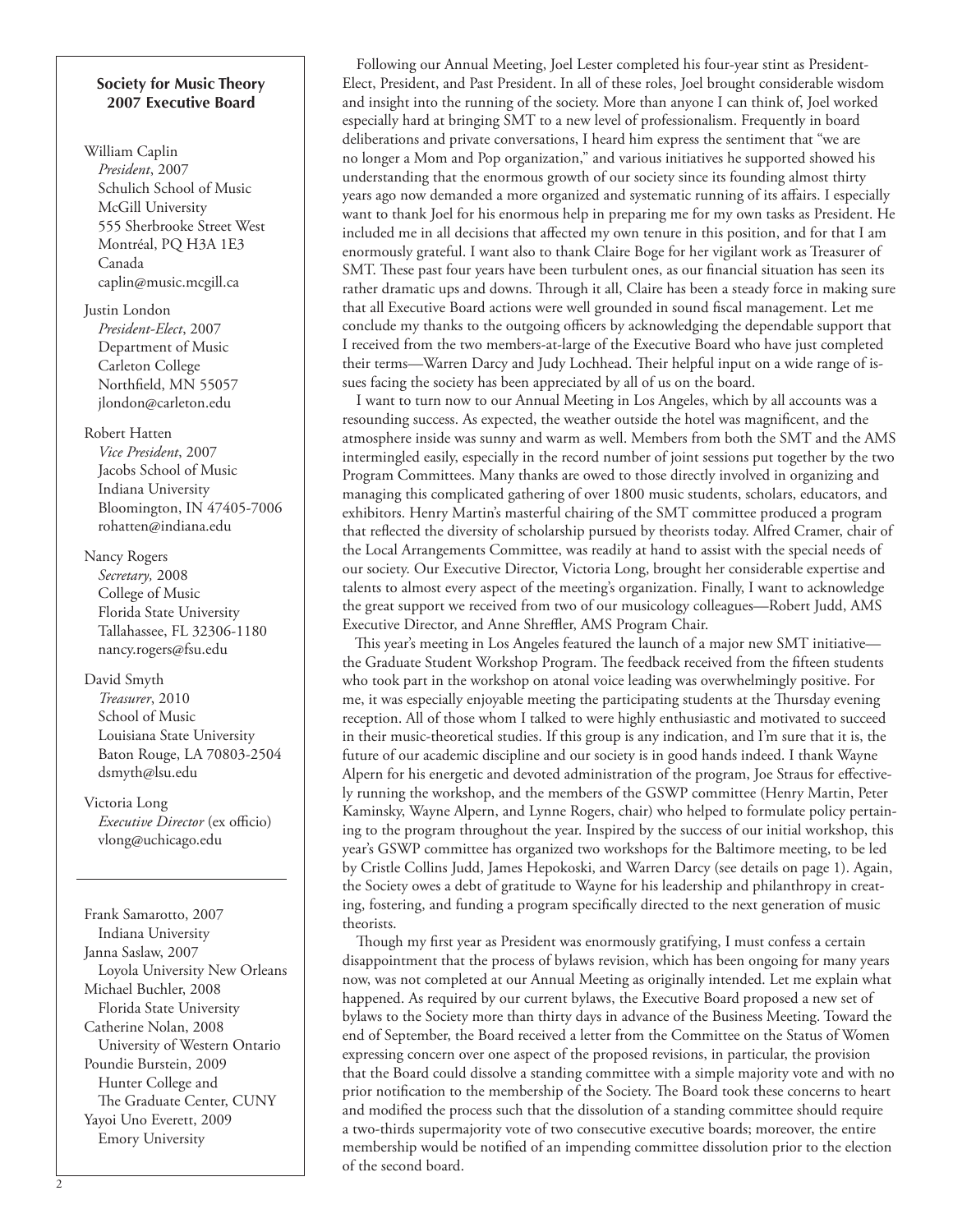About a week and a half before the Business Meeting, the Board received notice that a new amendment, one that also addresses the issue of committee dissolution, would be brought forward by an ad-hoc group of SMT members, including a number of Past Presidents of the Society. This amendment divests the Executive Board of the power to dissolve standing committees by requiring such dissolution to be approved by a two-thirds majority of the voting members attending a Business Meeting, somewhat akin to the process of how the bylaws themselves are amended.

Finally, another amendment—this one from the Diversity Committee—was brought to the Executive Board at its Thursday morning meeting. This amendment was similar to the previous one, except that it requires approval by the members of a Business Meeting in order to create a new standing committee, as well as to dissolve an established one. Given the complexities arising from these conflicting amendments, it became clear to the Board that we would not have adequate time to deal with the matter at the Business Meeting, and, more importantly, we believed that the seriousness of the issues demanded further reflection. So the board felt it had no option other than to withdraw the bylaws proposal for consideration.

The SMT is obviously at a point where it needs to clarify just where the authority to establish and to dissolve standing committees is to be placed. I will thus ask the Bylaws Committee to examine this question again in the coming year, to consult with other committees of the society and with members at large, and to propose options for consideration to the Executive Board. Perhaps we will be able to forge a consensus that will satisfy most parties. But if not, then a number of carefully considered alternatives will be developed so that you, the members, can make an informed decision at our Business Meeting next year. I regret that we could not see to completion a major objective of this year's societal business, yet for such important matters as these, there should be no rush, and everything should be done with strict attention to correct procedures and due process. I want to thank the Bylaws Committee for the excellent service that they performed this year. After all, the contentious issues that I just described concern but a single sentence of the original proposal. The rest of the revisions seemed to have been received positively by the Society, and thus the work of the committee must be seen as an enormous success.

I close by reminding our members that if you have any questions or concerns related to any matters raised in this report, write me directly [\(caplin@music.mcgill.ca](mailto:caplin@music.mcgill.ca)). I will be glad to pass on your comments to the Executive Board or to other appropriate committees. —William Caplin



#### **Actions of the Executive Board**

Since the publication of the August 2006 Newsletter, the Executive Board has approved the following motions:

- 1. to approve the SMT Governance Guidelines;
- 2. that the Board permit the Diversity Committee's annual allocation of \$3,000 to be divided as follows: \$1,800 to the four Minority travel grant recipients (\$450 each), and \$1,200 to the two International travel grant recipients (\$600 each);
- 3. that, in response to concerns expressed by the Committee on the Status of Women, the Executive Board approve the following change to the 2006 SMT bylaws revision proposal. The sentence from article VIII reading, "The Executive Board may, at its discretion, dissolve any committees not enumerated in the Bylaws," is to be replaced by "The Executive Board may, at its discretion, dissolve any standing committee not enumerated in the Bylaws by a two-thirds supermajority vote by two consecutive Executive Boards";
- 4. that, in response to concerns expressed by the Committee on the Status of Women, the following paragraph be added to the SMT Governance Guidelines, as the second paragraph under the heading "SMT Committees": "In the case of an Executive Board action to dissolve a standing committee (as described in art. VIII of the 2006 revision of the Bylaws), the first of two votes by two consecutive Executive Boards must take place no later than May 1 in a given calendar year, and must be reported to the membership of the Society no later than June 1 of that year.";
- 5. to approve the minutes of the 2005 Executive Board meeting in Cambridge;

### **Society for Music Theory 2007 Committees**

## **Publications Committee**

Thomas Christensen, chair Mark Butler Henry Klumpenhouwer Tim Koozin Joseph Kraus Adam Krims Rebecca Leydon Jeff Perry Peter Smith

## **2007 Program Committee**

Peter Kaminsky, chair Gretchen Horlacher (2008 Chair) Cynthia Folio Rebecca Leydon John Roeder Matthew Shaftel William Caplin, ex officio

#### **2007 Nominating Committee**

David Bernstein, chair Daphne Leong Elizabeth West Marvin Ramon Satyendra John Snyder

#### **Publication Awards Committee**

Lynne Rogers, chair David Gagné Julian Hook Judy Lochhead Andrew Mead Lee Rothfarb

## **Committee on the Status of Women**

Brenda Ravenscroft, chair Deborah Burton Áine Heneghan Harald Krebs Heather Laurel Sarah Reichardt Daniel Sonenberg Kristin Wendland

#### **Publication Subventions Committee**

Robert Hatten, chair Mark Butler Thomas Christensen Yayoi Uno Everett Rebecca Leydon

*<sup>(</sup>continued, p. 4)*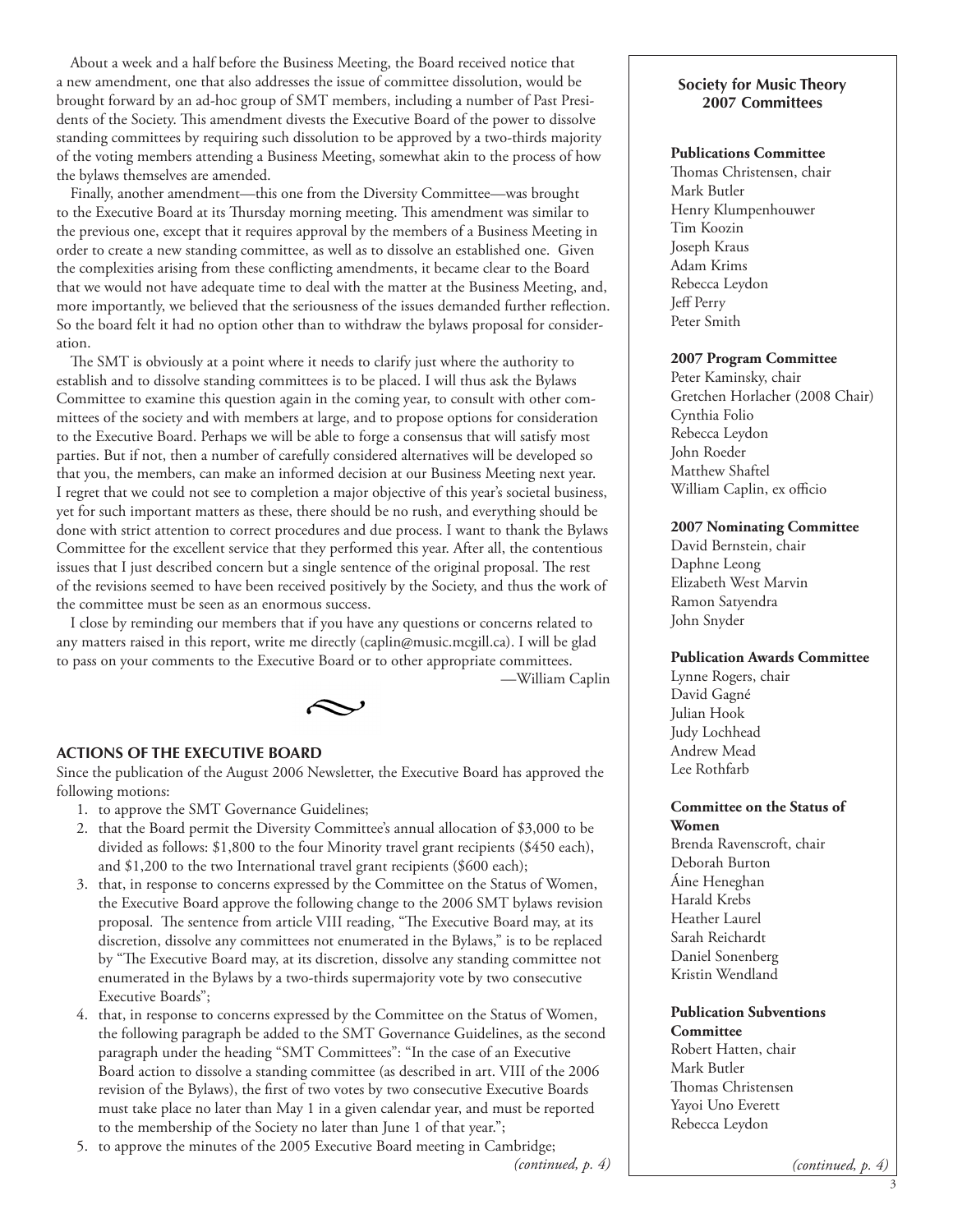## **Society for Music Theory 2007 Committees, continued**

#### **Committee on Diversity**

Frederick Bashour, chair Jane Clendinning Clare Eng Philip Ewell Jeannie Guerrero Horace Maxile

#### **Professional Development Committee**

Maureen Carr, chair Robert Cook Evan Jones Gary Karpinski Severine Neff Ève Poudrier Jennifer Sadoff Kevin Swinden Keith Waters

## **Networking Committee**

Lawrence Zbikowski, chair Bret Aarden Per Broman Thomas Christensen, ex officio Gavin Chuck Tim Koozin (MTO) John Lato William Renwick Leigh VanHandel (Web) Brent Yorgason (MTO)

## **Editors**

Henry Klumpenhouwer, Editor *Music Theory Spectrum* Adam Krims, Reviews Editor *Music Theory Spectrum* Tim Koozin, Editor *Music Theory Online* Jeff Perry, Reviews Editor *Music Theory Online* Joseph Kraus, Editor *SMT Newsletter*

### *Music Theory Spectrum* **Editorial Board**

David Brackett Susannah Clarke Robert Gjerdingen Gretchen Horlacher Marianne Kielian-Gilbert Elizabeth West Marvin Jocelyn Neal William Rothstein Ramon Satyendra Peter Smith Michael Spitzer Lawrence Zbikowski

- 6. to include an addressed return mailing label along with the 2007 SMT ballot;
- 7. to accept the Treasurer's Report for fiscal year 2005-2006;
- 8. to extend the Web Manager position for two years. The Web Manager will report both to the chair of the Publications Committee and to the chair of the Networking Committee;
- 9. to increase the Executive Director's salary by 3% to cover cost of living increases. This will be implemented at the beginning of the next University of Chicago contract cycle;
- 10. to rescind the 2004 Executive Board resolution stating that the Nominating Committee shall nominate six candidates for election to the Executive Board to fill two open slots;
- 11. to continue donating \$2000 to support RILM;
- 12. to continue SMT's membership in the American Council of Learned Societies;
- 13. to continue SMT's membership in the National Humanities Alliance;
- 14. to approve the proposed 2007 Budget, including the revised ACLS dues and server maintenance estimate;
- 15. to accept the recommendations of the Publication Awards Committee for our annual publications awards;
- 16. that members of the Publications Awards Committee should ordinarily serve two-year terms, with the chair of the committee being appointed for a third year;
- 17. to withdraw the proposed Bylaws revisions from the 2006 Business Meeting Agenda;
- 18. that the SMT Graduate Student Workshop Program be authorized to offer two workshops at the 2007 Annual Meeting in Baltimore;
- 19. that all of the remaining funds from the SMT-25 funds be allocated for a competitive grant for "Special Conferences and Workshops." An individual conference/workshop can be funded up to a total of \$5000. The grant will be administered by the Publications Subventions Committee, which will consider applications for two rounds of competition (deadlines March 15, 2007 and September 15, 2007).

—Nancy Rogers, Secretary

# **introducing...the president-elect**



**Justin London** (Ph.D., History and Theory of Music, University of Pennsylvania, 1990; M.M., Music Theory, and B.M., Classical Guitar, Cincinnati College-Conservatory of Music, 1986 and 1982) is Professor of Music at Carleton College, where he has taught since 1989. His teaching and research interests include Rhythm and Meter, Music Perception and Cognition, the History of the Delta Blues, and Musical Aesthetics. He has published articles, reviews, and review-essays in a wide range of journals, including *In Theory Only, Music Theory Online,* the *Journal of Music Theory, Music Theory Spectrum, Music Perception, Musicae Scientiae,* the *Journal of the American Musicological* 

*Society,* and the *Journal of Aesthetics and Art Criticism*. He is the author of the main entry on "Rhythm" in the revised *New Grove Dictionary of Music* (2001), and he has contributed chapters to the *Cambridge History of Western Music Theory,* ed. Thomas Christensen (Cambridge University Press, 2002) and the forthcoming *Music and Gesture,* ed. Anthony Gritten and Elaine King (Ashgate, 2006). His book *Hearing in Time* (Oxford University Press, 2004) is a psychological and cross-cultural study of musical meter. Professor London was co-chair of the 2005 Mannes Institute for Advanced Studies in Music Theory on the subject of "Rhythm and Temporality" and will be one of the guest professors at the 2007 International Orpheus Academy for Music and Theory on "Tempo, Meter, Rhythm: Time in Music after 1950." He spent the 2005-6 academic year at the Cambridge University Centre for Music and Science under the auspices of a UK Fulbright Foundation Distinguished Scholars Lecturing/Research Grant, where he pursued joint research with Dr. Ian Cross. Professor London has served on the Executive Boards of the Society for Music Perception and Cognition and Music Theory Midwest. He has served the SMT as one of the founding editors of *MTO* (1992-98), as a Member-at-Large of the SMT Executive Board (2000-2003), on the *Music Theory Spectrum* editorial board (2003-5), and as the chair of the SMT Bylaws Committee (2004-6).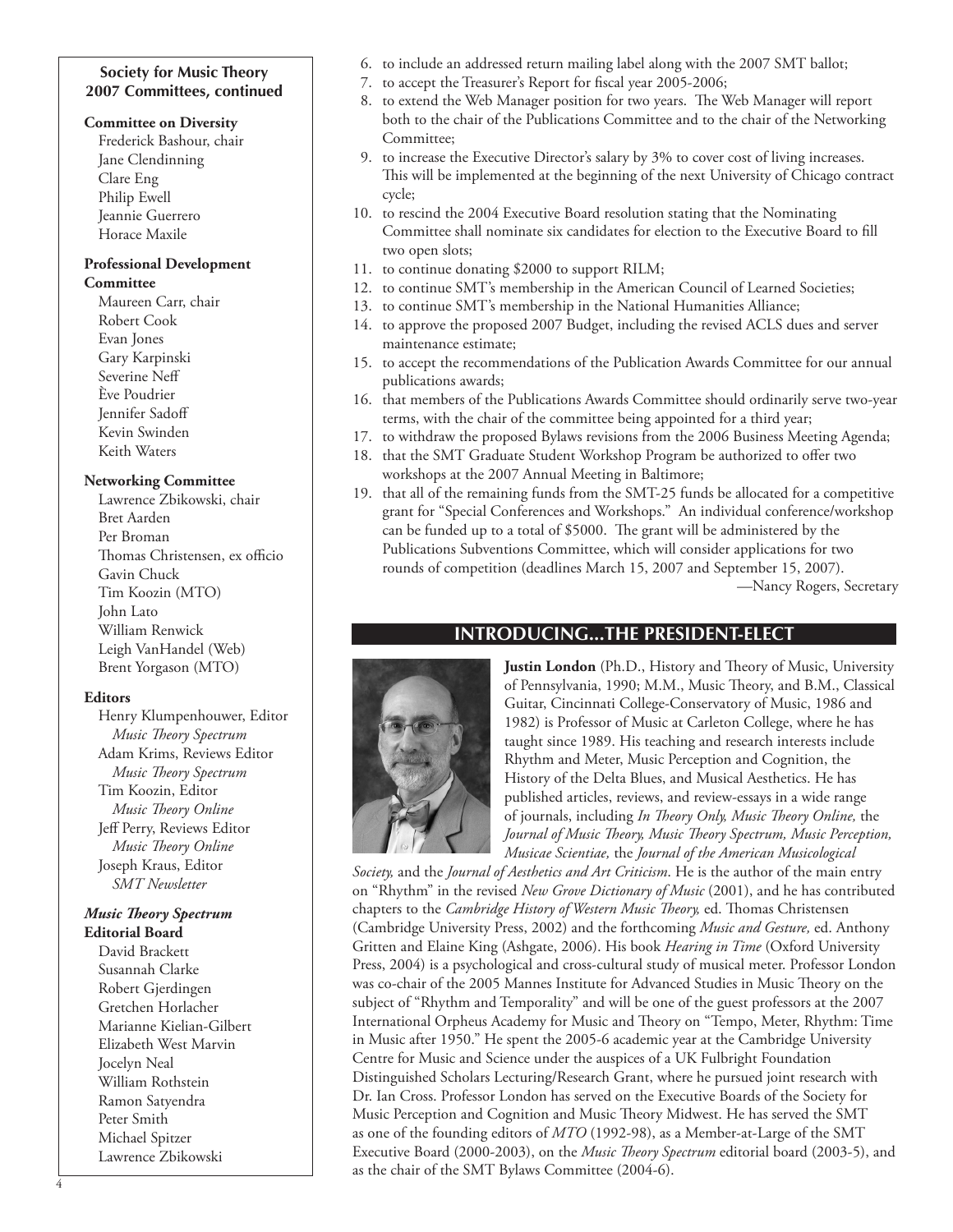#### **From the Vice PresidenT**



For the 2006 rounds of subvention competition (March 15 and September 15), I was pleased to chair a committee comprised of Thomas Christensen, Judy Lochhead, Rebecca Leydon, and David Temperley. Judy and David just completed their terms, and I want to thank them for their invaluable contributions. As a result of the September 15 competition, two applications were awarded. The recipients were Dr. Alexandra Pierce, for her book, *Deepening Musical Performance and Interpretation through Movement*, to be published by Indiana University

Press, and Dr. Martha Hyde, for a collection of essays dedicated to John Clough, co-edited by Martha Hyde, Jack Douthett, and Charles Smith, entitled *Music Theory and Mathematics: Chords, Collection, and Transformations*, to be published by the University of Rochester Press. Since Dr. Pierce's application was for a book in my series, I recused myself from the decision-making process. There were no applications in 2006 for the SMT-25 grant for innovative conferences or workshops. This program has been extended for one last round of competitions (deadlines **March 15** and **September 15**), with the intention of awarding the remaining funds from the SMT-25 program. An individual conference/workshop may be funded up to a total of \$5000; please review the guidelines on the SMT Web site. Thank you to all who contributed to SMT-25.

As liaison to our Interest Groups, I am delighted to report the establishment of the Music and Disabilities Group (our tenth interest group!), led by Joseph Straus and represented at our annual breakfast by Jennifer Iverson, who noted plans to address accessibility issues at future conferences. One goal of the Society is to have links from the SMT Web page to all the individual Web sites of these groups. At our breakfast, representatives from these groups joined representatives from the Diversity, Professional Development, and the Status of Women standing committees in a productive exchange of activities and plans, including ideas for possible joint session proposals. (An important reminder: any budget requests for proposed special sessions or regular interest group meetings must be pre-approved by the Executive Board.) We will continue to attempt to schedule the interest group meetings so that shared constituencies do not overlap, but this is becoming increasingly difficult.

As liaison to our Regional Societies, as well as other nation's societies, I hosted representatives for another breakfast at which they shared their past programs and future plans (see elsewhere in this Newsletter for details). Here, I will mention only two items relating to our European friends. The German Society for Music Theory was represented by Jan Phillip Sprick, whose essay on last year's meetings of our respective societies appears on the Web site for their journal, the *Zeitschrift für Gesellschaft der Musiktheorie*. His essay, "Historie versus Systematik? – Die Kongresse der GMTH und SMT in Hamburg und Boston im Herbst 2005," addresses the historical/systematic divide still evident between our two societies and summarizes a large number of papers, including plenary papers given by Larry Zbikowski and myself on cognitive and semiotic approaches at the German society's meeting in Hamburg in October 2005. Please note the joint meeting of the European music theory societies in Freiburg planned for October 2007. I encourage our members to consider submitting to this international conference and to inform me of any other international links which may be relevant to our Society.

—Robert Hatten

## **SMT Online Addresses**

- SMT homepage: <http://www.societymusictheory.org>
- MTO homepage:<http://www.societymusictheory.org/mto>
- List managers: [smt-announce-owner@societymusictheory.org](mailto:smt-announce-owner@societymusictheory.org) [smt-talk-owner@societymusictheory.org](mailto:smt-talk-owner@societymusictheory.org) [mto-list-owner@societymusictheory.org](mailto:mto-list-owner@societymusictheory.org) [mto-talk-owner@societymusictheory.org](mailto:mto-talk-owner@societymusictheory.org)
- System Administrator: [admin@societymusictheory.org](mailto:admin@societymusictheory.org)
- Web Manager: [lvh@msu.edu](mailto:lvh@msu.edu)
- Online Directory: SMT is currently working with the University of California Press (who manages our membership lists) to develop an online directory.
- RILM (replacement for the SMT bibliographic database):<http://www.rilm.org> To subscribe to any SMT list services, go to the SMT homepage or send an e-mail message to the list managers.

#### **Society for Music Theory 2007 Committees, continued**

#### *Music Theory Online*

**Editorial Board** Michael Buchler Norman Carey David Cohen Nora Engebretsen Joel Galand Kevin Korsyn Rebecca Leydon Scott Murphy Richard Parncutt

#### **Bylaws Committee (Ad hoc)**

Justin London, chair Richard Cohn Janna Saslaw James Webster Victoria Long, ex officio

#### **Local Arrangements**

Baltimore (2007) Paul Mathews, chair [mathews@jmu.edu](mailto:mathews@jmu.edu) Nashville (2008) Melanie Lowe, chair [Melanie.Lowe@Vanderbilt.edu](mailto:Melanie.Lowe@Vanderbilt.edu)

#### **Graduate Student Workshop**

**Program (Ad hoc)** Joseph Straus, chair Wayne Alpern (Admin. Director) Gretchen Horlacher Peter Kaminsky

#### **Legal Advisor**

Wayne Alpern waynealp@aol.com

#### **Future SMT Meetings**

- 2007 November 15-18 Baltimore, MD (solo meeting)
- 2008 November 6-9 Nashville, TN (joint meeting with AMS)
- 2009 November 11-15 Montréal, Québec (solo meeting)
- 2010 November 4-7 Indianapolis, Indiana (joint meeting with AMS)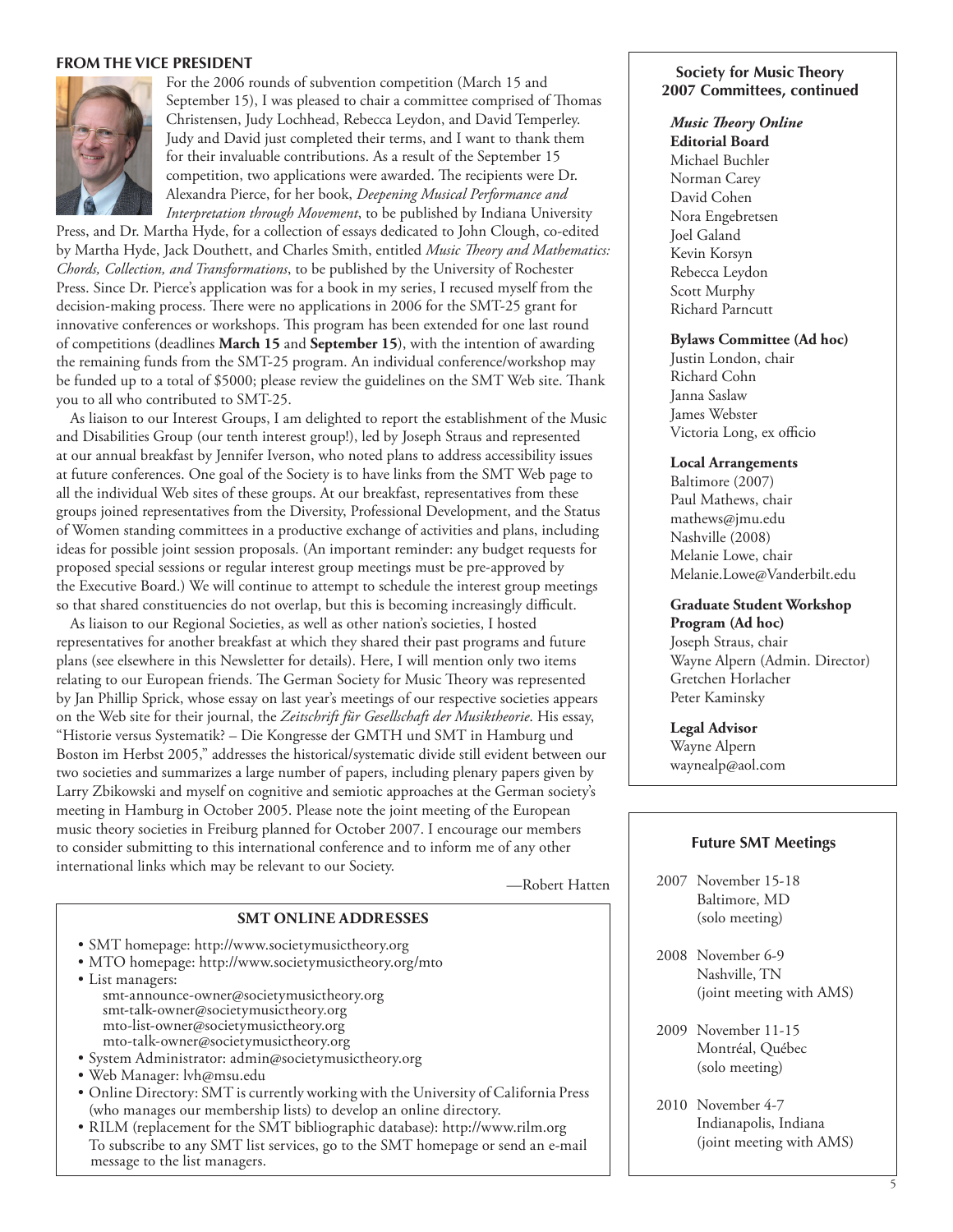**SOCIETY FOR MUSIC THEORY Abbreviated Statement of Revenues, Expenditures, and Changes in Fund Balance 10/30/05 – 10/28/06**

#### **Revenues:**

| Income from UCPress*              | \$48,486.80  |
|-----------------------------------|--------------|
| Interest and miscellaneous income | 2,399.00     |
| Total revenues                    | \$50,885.80  |
|                                   |              |
| <b>Expenditures:</b>              |              |
| Newsletter                        | 4,645.69     |
| Music Theory Online               | 3,978.00     |
| Grants and awards                 | 6,229.35     |
| ACLS, NHA, and RILM               | 3,111.00     |
| Conference expenses               |              |
| (primarily program committee)     | 4,637.24     |
| Liability insurance               | 422.00       |
| <b>Executive Director</b>         | 23,965.00    |
| Secretary                         | 822.72       |
| Treasurer                         | 1,189.18     |
| Total expenditures                | \$49,000.18  |
|                                   |              |
| Summary:                          |              |
| Total revenues                    | \$50,885.80  |
| Total expenditures                | 49,000.18    |
| Revenues minus expenditures       | \$1,885.62   |
| Additional income anticipated     |              |
| (Seattle and Boston proceeds)     | 12,241.00    |
| Last year's shortfall             | \$-18,598.46 |
| Recovery lags by                  | \$4,471.84   |
|                                   |              |
| *UCPress transactions:            |              |
| Total income                      | +159,501.99  |
| Production costs                  | $-56,471.92$ |
| Promotion and membership services | $-6,692.68$  |
| Press fee                         | $-47,850.60$ |
| UC computational error            | $+.01$       |
| Amount paid to SMT                | \$48,486.80  |
|                                   |              |

**TOTAL WORKING ASSETS \$**77,683.76 **TOTAL in SMT-25 \$**9,400.76

The full fiscal report for the Society, 2005-2006, is available from Claire Boge and was distributed at the business meeting in Los Angeles.

#### **Contacting the Society**



Q,

#### **PUBLICATIONS COMMITTEE**

2006 has been a major year of transition for two of our Society's publications. Henry Klumpenhouwer assumed the mantel of editor of *Music Theory Spectrum* in February, while Jeff Perry took over as reviews editor of *MTO*. The Newsletter which you are now reading also marks the editorial debut of Joseph Kraus. All three editors have landed solidly on their feet in their new positions, and we look forward over the next few years to working closely with them.

I am happy to report that the number and quality of submissions to our publications remain robust. For the most recent year, Music Theory Spectrum under the dual stewardship of Henry and Brian Alegant (in his final year as editor) received 46 article submissions, of which 9 were accepted for publication (about an 19% acceptance rate, which is on par with previous years). At the moment, there are another dozen articles or so that have been submitted to readers for evaluation. Topics of papers submitted fall into the following rough categories (numbers represent submissions and acceptances, respectively): history of theory (3/1), pedagogy (1/0), aesthetics/philosophy/cognition (7/4), tonal theory/analysis (12/2), mathematical modeling/transformation theory (9/1), 20th-century music (10/1), ethnomusicological (1/1), and popular music (3/0). There were 31 submissions by male authors, and 15 by female authors, with the acceptance rate almost even in terms of gender balance (5 of the accepted authors were male, 4 female). Less happily, the number of authors defined as "senior scholar" was overwhelmed by the number of younger faculty publishing articles (only 7 of the 46 authors were so defined).

In his capacity as editor, Henry is considering adding a new feature to the journal that we are tentatively calling "research notes." This will allow for shorter, well-focused articles dealing with some limited analytical, historical, or technical issue. At the same time, we will be seeking to expand the international scope of *Spectrum* by including some board members from outside of North America, as well as by soliciting more contributions by foreign scholars. Finally, we will be modifying slightly our citation style for footnotes (adopting a full author-date system) to bring our journal more into line with our peer publications. Please watch for changes in the "Information for Contributors" printed in the inside back cover of your *Spectrum*.

*Music Theory Online*, our Society's electronic journal, continues to grow under the leadership of Tim Koozin. A major crash of our server over the summer caused a temporary disruption to the production and delivery of *MTO* (more about this in the report from the Networking Committee published on page 10 of this Newsletter). But we are working energetically to find a permanent solution so as to avoid any repeat of this problem in the future.

Once again, there were a record number of article submissions to *MTO* for 2006 (39 as of September). Of these 39, 19 were accepted for publication, with six authored by female scholars. The distribution of topics submitted (and accepted) breaks down as follows: post-tonal analysis (8/2), tonal analysis (6/2), transformational theory (5/1), history of theory (5/1), popular music (4/1), performance and analysis (3/1), pedagogy (2/0) and film music (2/1).

Finally, the Newsletter you are now reading is undergoing some major changes in content and formatting. With the growth of online information, we will be cutting back on the number of announcements (conferences, fellowships, etc.) printed in the Newsletter, and instead make sure that all this information is easily available to members accessing either *MTO* or the Society's Web page. We want the Newsletter to focus instead upon news related directly to our Society and its members. At the same time, we hope to enliven future issues with some new features, including news reports, profiles, interviews and opinion pieces. —Thomas Christensen

## **SMT Nominations**

For the 2007 election, the Nominating Committee will select candidates for the positions of Vice President and two members of the Executive Board. To suggest nominations for these posts, contact David Bernstein [\(davidb@mills.](mailto:davidb@mills.edu) [edu\)](mailto:davidb@mills.edu). Self-nominations are quite acceptable. The deadline is March 15, 2007.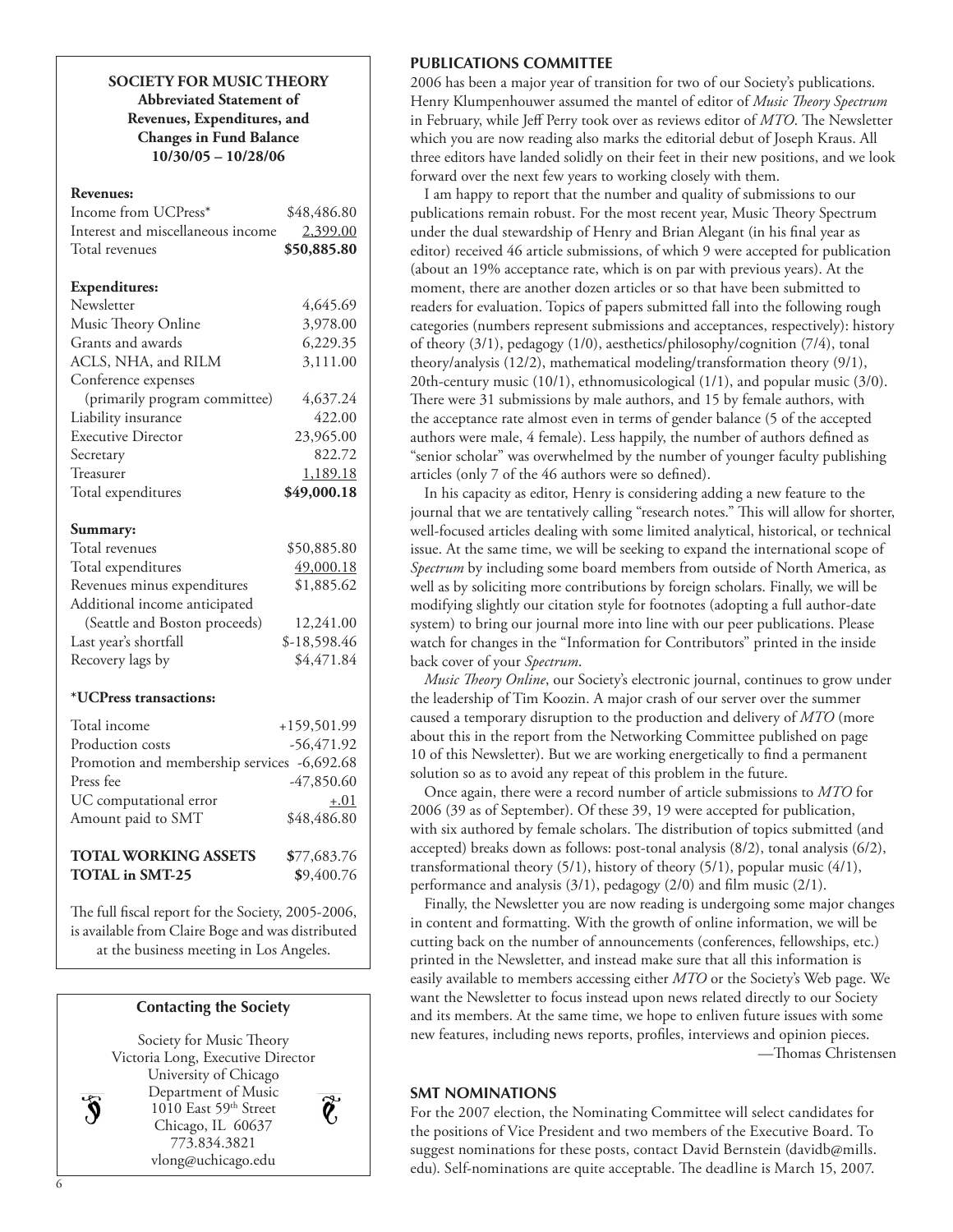#### **2006 PUBLICATION AWARDS**

The 2006 SMT **Wallace Berry Award**, designated for a distinguished book published in the three-year span 2003–05, was awarded to Anna Maria Busse Berger, for her book *Medieval Music and the Art of Memory*, published in 2005 by the University of California Press. This study approaches the early history of



music theory from an exciting new direction. Separating the products of the first stages of Western Music from the later notion of "works" fixed in a generally agreed-upon notation by "(great) composers," the study instead views this music as the communal property of musicians, transmitted both orally and in written form a mode of transmission in which the role of memory dominated. The book begins by demonstrating that the groundrules for study of medieval and

Renaissance music that developed in the early twentieth century were heavily (and adversely) influenced by Beethoven scholarship of the late nineteenth, and that we have yet to break completely free of them. It goes on to show that Carolingian efforts to categorize the chant repertoire were likely undertaken to facilitate memory, and that the various disciplines of music theory proper that developed subsequently can be interpreted quite convincingly in a similar vein. Drawing on recent work on the history of medieval pedagogy, as well as psychological studies of memory, the book ultimately takes on the all-important question of how complex polyphony could be composed mentally. In attempting to reconstruct the extraordinary interplay of writing and memory that characterized the mental life of the medieval musician, the author inspires new wonder at what the human mind can achieve with only the most minimal technological assistance.

The 2006 **Outstanding Publication Award**, designated for a distinguished article, was awarded posthumously to Anthony

Pople, for his article, "Using Complex Set Theory for Tonal Analysis: An Introduction to the *Tonalities* Project," which appeared in Volume 23 of *Music Analysis*. This article is, in one sense, at least, merely an introduction to an enormous project of extraordinary scope and complexity, a project left incomplete when its author died before he could move beyond its initial stages. Even in its unfinished state, however, the *Tonalities* Project holds out the promise



of an astonishingly powerful analytical technique—one that persuasively engages the difficult borderline music of the early 20th century. The author lays out an exhaustive mechanism for objectively characterizing the interaction of chord and gamut, in a pioneering attempt at computational modeling—all in the spirit of emphasizing the continuity rather than the ambiguity and difficulty of this formidable music.

The 2006 **Emerging Scholar Award**, designated for a book or article published within five years of the author's receipt of the Ph.D., was awarded to David Carson Berry, for his article, "The Meaning(s) of 'Without': An Exploration of Liszt's Bagatelle ohne Tonart," which appeared in Volume 27, Number 3 of *19th-*

*Century Music*. This careful and detailed analytical study, of a single piece with a tantalizing title, places the music within the framework of 19th-century musical thought, in particular the evolving theories of chromaticism that would eventually lead to Schoenberg's radicalism and beyond. The author shows that Liszt's "Bagatelle without Tonality" is not so much "without tonality" as a piece without the fulfillment of a tonic. In doing so, he makes a telling contribution to what many consider the central story of music



theory: the story of the circumvention of tonality.

Two authors were also recognized with **Special Merit Citations** this year. The first was awarded posthumously to David Lewin, for his book, *Studies in Music with Text*, published by Oxford University Press in January of 2006. David Lewin's great gift was his ability to connect sophisticated mathematics to musical experience in ways that were deeply compelling, never losing



A second **Special Merit Citation** is awarded to Milton Babbitt, for *The Collected Essays of Milton Babbitt*, a collection assembled by an editorial team headed by Stephen Peles, and published in 2003 by Princeton University Press. Milton Babbitt's extraordinary influence on the discipline of music theory is undeniable. More than any other American musician of his generation, he grappled with profound central questions in the composition and apprehension

sight of either the music or the experience. This final volume of his writings demonstrates the breadth of his interests as well, not only in music, but in those words set by a variety of composers and the ways their music interacts with text. These essays, like so much of his work, display both his theoretical brilliance and his sensitivity to the individuality of the texts and music he examines. Most significantly, they are imbued with his unflagging dedication to, and abiding love for, the acts of making and understanding music.

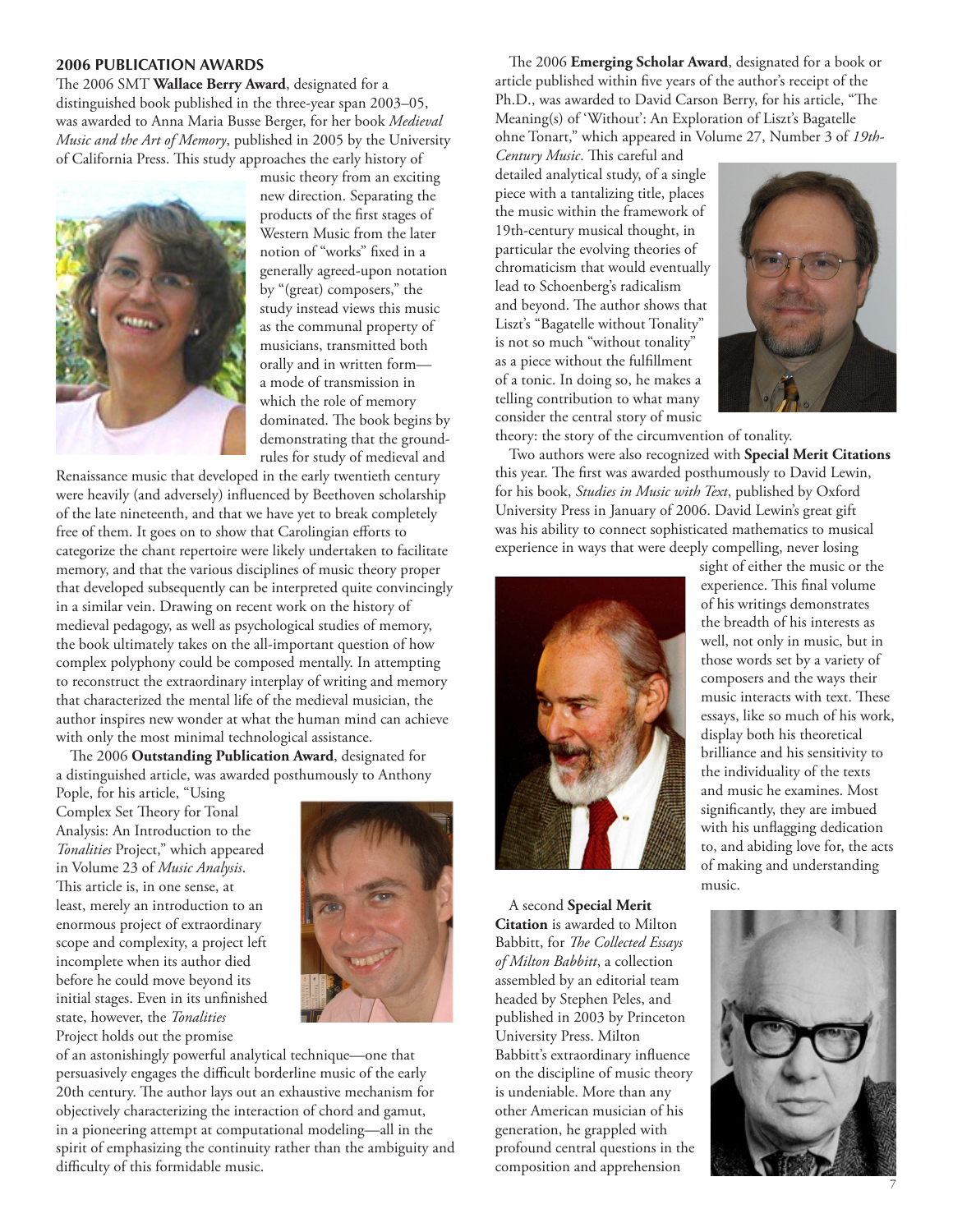of music and the relationship between scientific precision and musical expression. Whole areas of the theoretical landscape would be essentially barren were it not for his ground-breaking researches into set theory, serialism, electronics, and the music of Bartók, Stravinsky, and, of course, Schoenberg. The collection of all of his short writings into one volume is irrefutable evidence that this is, indeed, one of the most powerful and distinctive voices of 20thcentury music; the effect is, quite literally, breathtaking.

These awards were announced and presented by Charles J. Smith, the chair of the SMT Publication Awards Committee, at a special ceremony on Saturday, November 4, 2006, at the Annual Meeting in Los Angeles. The other hard-working members of the committee were Julian Hook, Fred Lerdahl, Andrew Mead, Lynne Rogers, and Robert Wason.

—Charles J. Smith

## **2006 PROGRAM COMMITTEE**

The SMT 2006 Program Committee consisted of Henry Martin (Rutgers University-Newark), chair, Candace Brower (Northwestern University), William Caplin (McGill University), ex officio, Nora Engebretsen (Bowling Green State University), Peter Kaminsky (University of Connecticut), Nancy Rao (Rutgers University-New Brunswick), and Miguel Roig-Francolí (University of Cincinnati).

When the Committee met in Los Angeles March 10-12, 2006, we considered 191 regular submissions and 8 special sessions. From the 191 regular submissions, we accepted 55 for regular sessions (29%). Six papers were also accepted for poster sessions; counting these, there was a total of 61 accepted papers (32%).

Of the eight special session proposals, four were nonanonymous submissions of unusual format and needed to be treated as groups, while the other four contained individual, anonymous submissions. Of the eight, we accepted four: two of special format (History of Theory and Performing Mozart) and two with regular papers (Jazz and Music Informatics). In addition, we scheduled three sessions for groups that had been guaranteed slots at the conference: the Committees on the Status of Women, on Diversity, and on Professional Development.

I extend my heartfelt thanks to all the members of the committee. Further details on the statistical breakdown of submissions will be posted on the SMT Web site.

**Proposers by Gender** (regular submissions only, including papers accepted as poster sessions)

|           | Male      | Female     | <b>Total</b> |
|-----------|-----------|------------|--------------|
| Submitted | 159 (77%) | 47(23%)    | $206*$       |
| Accepted  | 53 (76%)  | $17(24\%)$ | $70**$       |

\*includes 10 proposals with multiple authors. Of these, there were 25 total authors of which 3 were women (12%).

\*\*includes 6 proposals with multiple authors. Of these, there were 15 total authors of which 3 were women (20%).

—Henry Martin

## **COMMITTEE ON DIVERSITY**

The SMT Committee on Diversity has continued to work on projects to fulfill its charge of promoting multiple cultures, values, and perspectives. The two issues of multiculturalism and diversity continue to be at the forefront of higher education today as

institutions encourage their faculty to diversify the classroom and to expand the humanities curriculum beyond the Western canon. During the Society's recent meeting in Los Angeles, we presented a three-hour special session on Saturday evening, November 4.

Our paper session, entitled "Collisions, Mashups, and Trajectories: New Intersections in the Analytic Landscape," was chaired by Diversity Committee member Philip Ewell, with comments on each paper from Adam Krims, respondent. The four papers in the session presented varying approaches to "location" in music by examining different repertoire and reflecting on the ramifications of locating music in something other than its abstract being. By exploring music as a deeply located cultural product, we presented an effort to expand the scope of current musictheoretical research to allow for a more nuanced consideration of what it means to produce, enjoy, and think about music. Listening to different analytical angles on music, ranging from a vocal software emulation of a Celine Dion performance, to an original mashup of various recorded versions of *The Lion Sleeps Tonight,* to trenchant analyses of rap classics from Grand Master Flash, Tupac Shakur and Eminem, and to an examination of music from the Japanese avant garde of the early sixties—all in the same paper session—was quite an experience!

Our Los Angeles paper session, and the special sessions presented at the past several SMT meetings, addressed one side of our dual mission—to promote an expansion of the analytical landscape. For the next few conferences, however, we plan to switch to the other side of the diversity coin and concentrate on addressing minority issues within our field. In Baltimore next fall, we will present a panel discussion entitled "Ethnic Diversity in Music Theory: Voices from the Field," featuring four experienced scholars who identify themselves as members of visible minorities. The following year, in Nashville, we'll present the panel, "Diversity in the Music Theory Classroom," which will address more specific, pedagogically related issues.

Of course, the Diversity Committee's most visible function over the years has been to administer two travel grant programs designed to help defray the cost of attending the SMT Annual Meeting: minority travel grants and, beginning in 2002, travel grants for scholars residing outside North America. Theorists belonging to an ethnic minority (defined here on the basis of the majority of current SMT members) were invited to apply for one of our Minority Travel Grants; up to five (5) can be awarded. Furthermore, theorists who reside outside the United States and Canada are invited to apply for an International Travel Grant; this year we awarded two grants.

We received twelve applications from graduate students and junior faculty during September, 2006. In our evaluation process for the minority travel grant, we continued to focus primarily on the applicant's interest, focus, and potential contribution to the Society in the future, rather than on financial need alone. The list of this year's recipients includes young Japanese, African-American, Chinese-Canadian, and Turkish-Canadian music theorists, and scholars from Israel and Germany. Minority travel grants were awarded to Miki Kaneda, Klansee Reynolds, Melissa Wong and Mustafa Bor, and international travel grants went to Tamara Balter and Jan Philipp Sprick.

Specific guidelines for these grants may be found on the Committee on Diversity "Travel Grants" page on the SMT Web site, or by contacting the chair, Fred Bashour, [dufaydigital@](mailto:dufaydigital@wildblue.net) [wildblue.net](mailto:dufaydigital@wildblue.net) or 413.548.9881.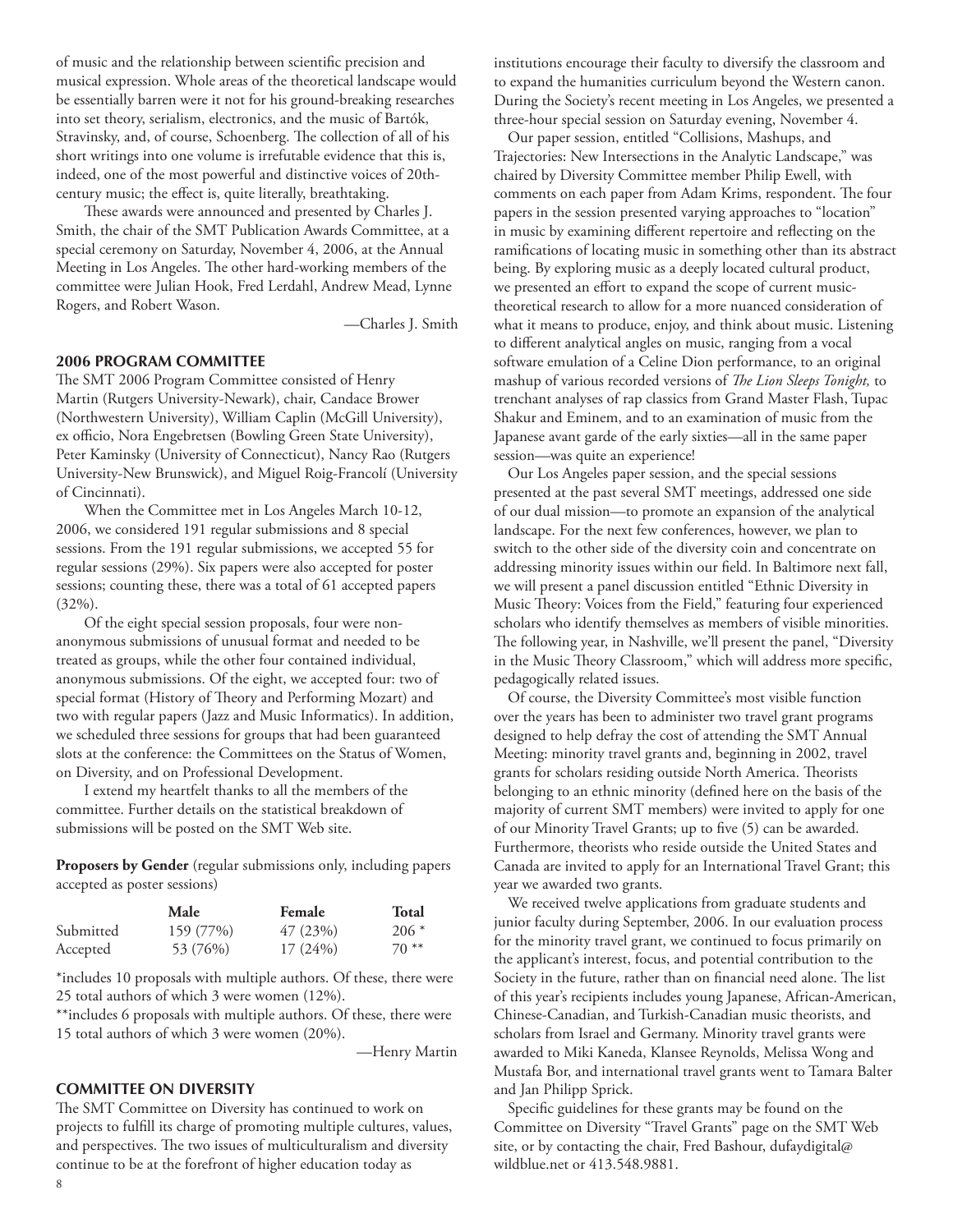We have also activated our Diversity Committee Affiliates electronic listserv for students and faculty interested in issues of diversity. This could include members who identify themselves as part of a visible minority, or others who would like to help increase the Society's presence in this area. Simply visit the Diversity Committee's home Web page, [http://www.](http://www.societymusictheory.org/index.php?pid=89) [societymusictheory.org/index.php?pid=89](http://www.societymusictheory.org/index.php?pid=89), for logon instructions. See you online!

—Frederick J. Bashour

## **Committee on Professional Development**

The Committee on Professional Development (CPD) sponsored four special events at the 2006 Annual Meeting in Los Angeles: (1) a special session entitled "Mid-Career Renewal," which included presentations by five distinguished panelists (Maureen Carr, Steve Larson, Joel Lester, Elizabeth West Marvin, and Severine Neff); (2) a forum for one-on-one critiques of c.v.'s and cover letters by six qualified reviewers (David Headlam, Richard Nelson, Lynne Rogers, Kristen Taavola, Pieter van den Toorn, and Keith Waters); (3) the conference guides program, which successfully paired seven newcomers to the national meeting with more experienced conference-goers; and (4) a breakfast reception for graduate students, which was well attended.

The CPD will offer the same four sponsored events at the 2007 Annual Meeting in Baltimore. The proposed special session topic for next year is "Presenting at a Conference." The CPD is seeking volunteers to serve as panelists on the special session, c.v. reviewers, and conference guides for next year. I encourage all veteran conference-goers who will be in attendance at the 2007 national meeting to consider volunteering by checking the appropriate box on the conference registration form next fall.

Work continues on the SMT Mentoring Program, which pairs individuals at all career stages—from those applying to graduate school to senior faculty—with other SMT members who are willing to share their expertise and lend support. In order to remain successful, the mentoring program requires volunteers at all levels. Furthermore, a person may simultaneously volunteer as a mentor while requesting to receive assistance with their own career concerns from another mentor. Any society member may sign up for mentoring from either program or both programs simultaneously. A link to the CPD mentoring form can be found on the SMT-CPD Web page, accessible by following the links to "Administration" and then "Committees," or may be obtained directly from the chair of the CPD mentoring program subcommittee.

The CPD administers an SMT-sponsored listserv specifically for graduate students and first year faculty. This discussion list provides a safe forum for new members of the professional community to discuss issues relevant to graduate study, the job application process, or other related concerns without the questions or comments being shared with the entire membership as they might on the SMT-list. The CPD-list is moderated by the CPD student-members with administrative assistance provided by a full-time committee advisor. To subscribe, send a message to [CPD-List@societymusictheory.org](mailto:CPD-List@societymusictheory.org) with the following line in the body of the message: "subscribe cpd-list <FirstName> <LastName>." (To unsubscribe send a message to the list address with the following line in the body of the message: "unsubscribe cpd-list <FirstName> <LastName>.")

Three members of this committee have concluded their terms of service. On behalf of the remaining members of this committee, I wish to thank Gretchen Foley, Áine Heneghan, and David Smyth for their effort and dedication on the Committee for Professional Development. I, too, am rotating off as chair of this committee. I'd like to thank all those with whom I've had the privilege to serve over the previous three years of my term, and I wish to welcome warmly Maureen Carr, who is commencing her threeyear term as chair of this committee.

Any society member with questions regarding any of the forementioned CPD-sponsored events and services, suggestions for possible new initiatives, or any member interested in participating as a volunteer for one of the listed events at the 2007 Annual Meeting is encouraged to contact Maureen Carr ([mac4@psu.edu](mailto:mac4@psu.edu)) or any other member of the committee.

—John D. Cuciurean

#### **COMMITTEE ON THE STATUS OF WOMEN**

The CSW has enjoyed a productive and active year. The CSW conference session in Los Angeles was devoted to the topic "The Subject of Musical Inquiry." This lively, thought-provoking, and well-attended session included participation by five panelists— Karen Fournier, Heather Laurel, Marianne Tatom Letts, Daniel McConnell, and Emily Wilbourne—and an invited respondent, Naomi André. In their papers the panelists considered several musical case studies and collectively explored critical, political, sociological, and technological aspects of the topic. Following the presentations, Naomi André provided analysis and commentary, which led to an extended discussion period involving both the audience and panelists.

Planning for the 2007 SMT meeting in Baltimore is well under way, with a session focused on the problem of sexual harassment in the university workplace. As well as reporting on personal accounts of harassment within the music theory community, the session will include university administrative and legal perspectives and will present strategies and resources for dealing with harassment. To gather personal data on sexual harassment within the music theory community, we are inviting testimonials from SMT members, with a guarantee the stories will be used anonymously. Anyone interested in participating in our session in any way should please contact a current Committee member, whose e-mail addresses are available on the CSW Web page.

One of the most valuable services the CSW offers female members of the SMT community is our conference proposal advising program, in which we pair junior faculty members and graduate students with senior theorists who provide advice and guidance in the preparation of conference proposals. In 2006 we had a 70% success rate in mentored proposals being accepted for the SMT conference in Los Angeles. The advising program is gaining momentum, and we expect rising rates of participation and ongoing success in future years. We would encourage anyone interested in the program, either as a mentor or a mentee, to contact us. Information can be found on the CSW Web site, accessible through the main SMT Web site.

Members of the CSW had serious concerns about the bylaw amendment proposed by the Executive Board in 2006 and perceived the amendment in its original form to be potentially detrimental to this and other standing committees. After much discussion within the CSW and its affiliates, feedback was given to the Board and revisions to the amendment were proposed.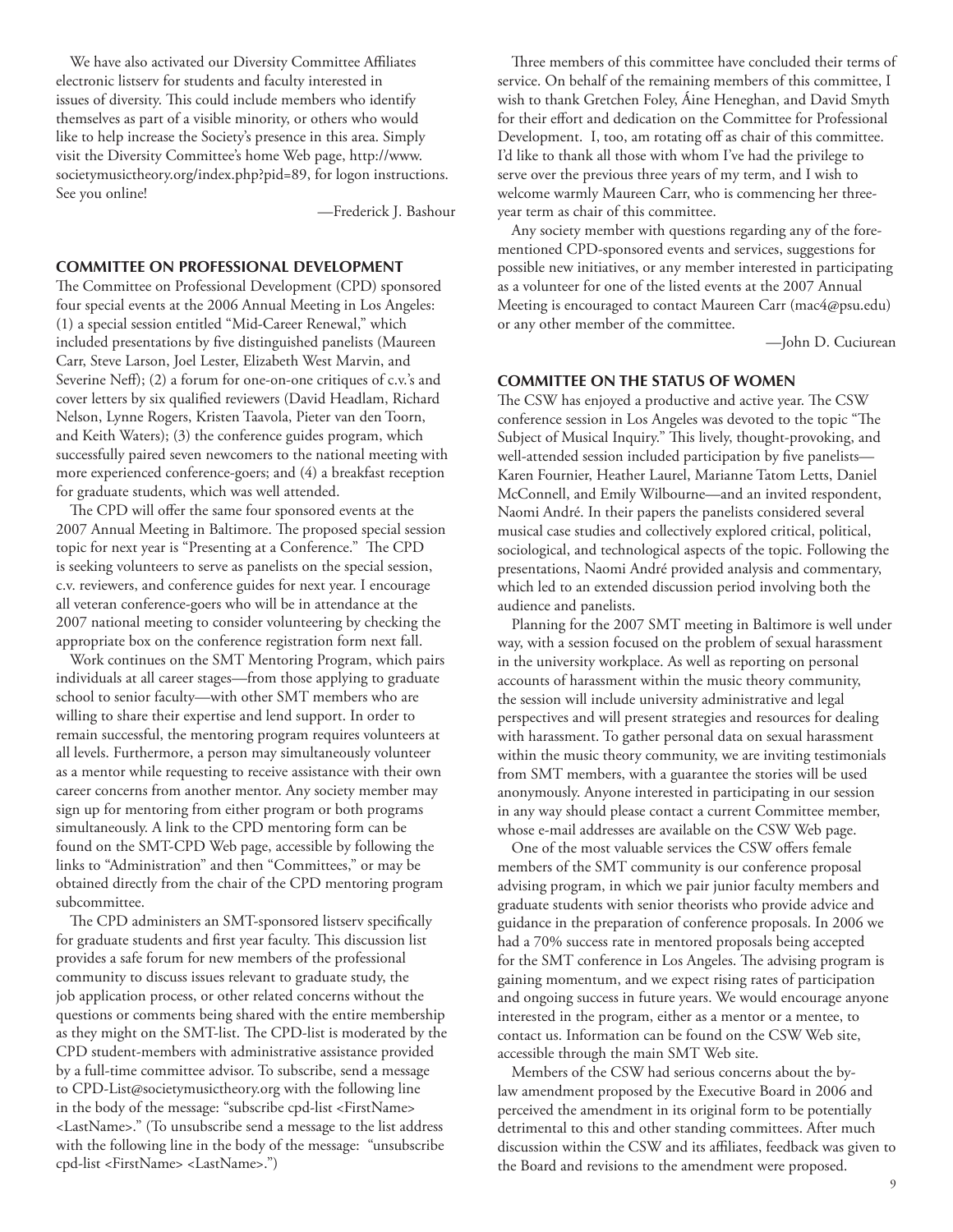The Committee continues to have a strong interest in this issue and is optimistic that there will be a satisfactory outcome in the coming year.

The CSW continues to serve the music theory community by sending out guidelines for interview questions to institutions conducting music theory searches in the US and Canada. We are also in the process of overhauling our Web site and updating our online resources.

Five members of the Committee on the Status of Women have reached the end of their terms of service. Special thanks to the outgoing Chair, Lori Burns, for her leadership over the past two years, and to Ellie Hisama, Heather Platt, Deborah Rifkin, and Joe Straus, whose collective contributions to the CSW have been great, not only in terms of their involvement in our activities and programs, but also in terms of shaping the identity of the CSW. A warm welcome to new committee members Deborah Burton, Áine Heneghan, Harald Krebs, and Kristin F. Wendland. —Brenda Ravenscroft

### **NETWORKING COMMITTEE**

As many members know, there were a number of problems with the SMT mailing lists through Spring and early Summer of 2006, which led to both the SMT-Announce and SMT-Talk lists being off-line for extended periods of time. Through the work of Richard Plotkin (a graduate student in music theory at the University of Chicago) and John Lato (a graduate student in composition at the University of Texas-Austin School of Music, who takes care of technical matters for the School) we were able to get the server stabilized, and as I write this we are installing software which should help keep our networking services reliable. The software upgrade will also help us to deal with problems related to e-mail spam, which were the principal cause of our server outages.

I draw members' attention to the announcements section of Music Theory Online (accessible through the home page of MTO at<http://mto.societymusictheory.org>), which will soon be linked to the main SMT Web site. Members will find up-todate announcements on job postings, upcoming events, calls for papers, new books and dissertations, as well as online forms for the submission of their own announcements.

In the coming year we hope to develop, in cooperation with the University of California Press, a "member services" section of the Web site. This portion of the site, when it is implemented, will feature online access to Music Theory Spectrum, links for online voting, and online conference registration, and will be available to current members of SMT.

I would like to acknowledge the contributions of David Neumeyer and David Hainsworth, who are rotating off the Networking Committee. (David Hainsworth served in a position analogous to that of John Lato, helping to keep the SMT server operational.) I welcome new members Per Broman, Gavin Chuck, and John Lato, who will join the current members of the committee to insure that our networking resources respond to and reflect the needs of our membership.

—Lawrence Zbikowski

## **RILM Abstracts of Music Literature**

10 The abstracts distributed via RILM are processed by approximately fifty national RILM offices throughout the world. The US-RILM office is located at Cornell University. It is a small

operation, staffed by one person twenty hours per week, plus a group of volunteers who write abstracts when authors have failed to do so. Funding for this office, largely devoted to the staff member's salary, is dependent upon annual contributions from seven academic and library organizations including AMS, MLA, and a contribution from SMT that covers approximately 10% of the budget. Current initiatives supervised by the Governing Board, on which I serve as SMT representative, include extending the scope of pre-1967 publications available on RILM (supported by an NEH grant to locate and abstract articles in pre-1967 Festschriften) and increased coverage of music-related articles in non-music journals. At the international level, the current hot topic is whether to continue with the paper edition of the abstracts, or instead to focus all resources on the more current and user-friendly electronic environment now available via subscription. SMT members are encouraged to search the RILM database for their own published works to confirm that the coverage is complete. Submissions can be made at<www.rilm.org>. —David Damschroder

## **news from the interest groups**

The new Interest Group on **Disability and Music** held an organizational meeting at the Los Angeles conference. The Group seeks both to foster scholarship on disability and to advocate for practical solutions to problems that confront scholars and students with disabilities. For the coming year, we will be working on five issues:

- 1. **Conference accessibility**. We will seek ways of making SMT (and AMS) conferences more accessible to scholars who currently attend, scholars who would attend if accessibility were improved, and scholars who are unable to attend. We designated a small group (Michael Beckerman, Maria Cizmic, Neil Lerner, and Laurie Stras) to work further on these issues with the goal of making formal recommendations to the Executive Boards of AMS and SMT some time early in 2007.
- 2. **Disability in the music classroom**. We will seek to provide additional resources to teachers attempting to accommodate students with disabilities in the classroom. We agreed to create a Web site with links to existing resources, sample instructional materials, and a searchable database of information keyed to specific disabilities and issues. Dave Headlam and Jennifer Sadoff-Auerbach agreed to work on this project.
- 3. **Liaison with other groups**. We discussed the importance of creating ties with existing groups in AMS and SMT to make sure they are aware of our concerns, including the AMS Committee on Career Development, the SMT Committees on Diversity and Professional Development, the AMS Council, and the AMS and SMT Boards.
- 4. **Special session at AMS/SMT in Nashville 2008**. We agreed to plan a special session with the working title "Dis/ abled Hearings." Under that rubric, we would seek papers that deal with different modalities of perception and that not only address but include actual performance. We also agreed that whatever session we sponsor should be a model of accessibility.
- 5. **Meeting at SMT in Baltimore 2007.** As part of our meeting in Baltimore, we are planning a workshop/seminar devoted to current scholarship on music and disability.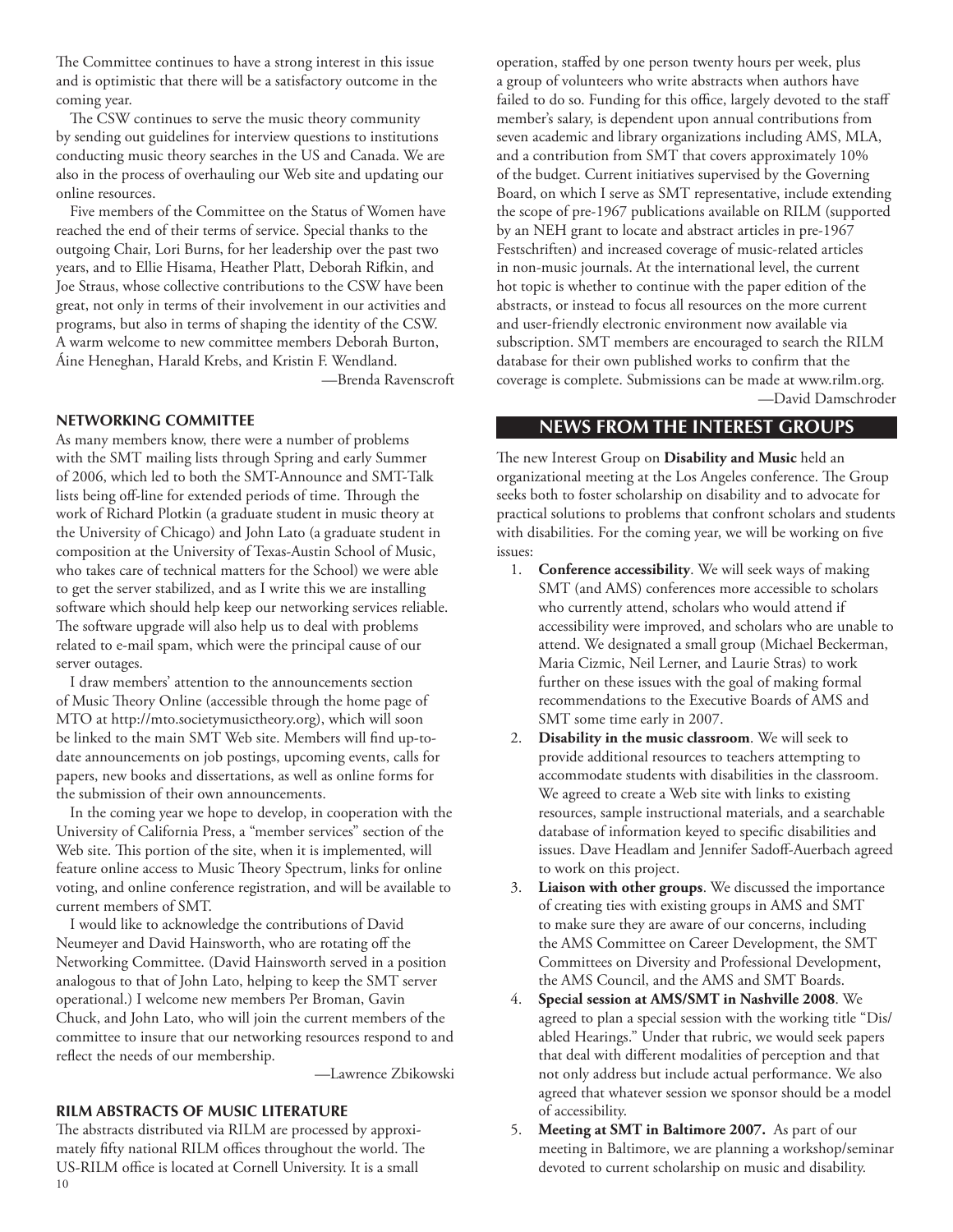If you would like more information on any of these initiatives, or if you would like to assist in any way, please contact Joseph Straus (jstraus@gc.cuny.edu). If you would like to join the Interest Group on Music and Disability, please sign up for our listserv: [DISMUS-](mailto:DISMUS-L-request@GC.LISTSERV.CUNY.EDU)[L-request@GC.LISTSERV.CUNY.EDU](mailto:DISMUS-L-request@GC.LISTSERV.CUNY.EDU)

At the 2006 SMT Annual Meeting in Los Angeles, the **Music Cognition Group** (MCG) hosted a roundtable discussion of the introduction and Chapter 4 of David Temperley's *The Cognition of Basic Musical Structures* (Cambridge, MA: MIT Press, 2001). The author, who won SMT's Emerging Scholar Award for this book, was present and joined in the discussion.

MCG brings together members of SMT with interests in theoretical and experimental work in music perception and cognition. A Web site [\(http://pcb2.acs.unt.edu/smtmcg/](http://pcb2.acs.unt.edu/smtmcg/)) and an electronic discussion list help the members stay in touch, share ideas, and organize session proposals for SMT conferences. Thanks to Phil Baczewski for creating both of these helpful resources. To subscribe to the electronic discussion list, please contact Phil [\(baczewski@unt.edu\)](mailto:baczewski@unt.edu). Other questions concerning MCG may be addressed to its chair, Steve Larson, University of Oregon, School of Music, 1225 University of Oregon, Eugene, OR 97403-1225, [steve@uoregon.edu.](mailto:steve@uoregon.edu)

The **Music Informatics Group** is open to anyone interested in the use of information technology in music theoretic research. The group sponsored a special session at the Los Angeles meeting featuring papers by Eleanor Selfridge-Field, Cory McKay and Ichiro Fujinaga, and Leigh VanHandel, with a response by David Huron. The group hopes to submit a proposal for another special session for the 2007 meeting. A steering committee has been formed to help with long-term planning for the group. Members include Aleck Brinkman, Ichiro Fujinaga, Dave Headlam, Eric Isaacson, Eleanor Selfridge-Field, David Temperley, and Leigh VanHandel. The group's Web site includes information on how to subscribe to its e-mail list: [theory.music.indiana.edu/smtmig.](theory.music.indiana.edu/smtmig) Eric Isaacson ([isaacso@indiana.edu\)](mailto:isaacso@indiana.edu) is the contact person for the group.

The twelfth meeting of the **Jazz Interest Group** (SMT-Jz) took place on Friday, November 3, 2006, during the AMS/SMT Annual Meeting in Los Angeles. The interest group had proposed a special session involving the Miles Davis album *Kind of Blue* (and modal jazz) to the SMT 2006 Program Committee. The proposal, with individual submissions by Keith Waters, Jason Titus, and Robert Wason, was accepted by the Program Committee and combined with an independent submission by Ben Givan to create a regular daytime session that took place on Saturday, November 4. Steve Strunk was the session chair. We thank Keith Waters, who wrote the overall interest group proposal.

James McGowan has set up a Web site for SMT-Jz, residing at <http://www.societymusictheory.org/index.php?pid=181>. We thank James for his efforts! A current project is to expand the site with a jazz theory bibliography based on prior work by Kent Williams and Henry Martin. Kent volunteered to work with James on implementing this database, which will be based on the Wikipedia model: anyone may add entries.

After the business portion of the meeting, the group turned to a discussion of reharmonization. Henry Martin assembled a handout on techniques, drawn from publications by Robert

Rawlins, Nor Eddine Bahha and Steve Strunk, and offered a reharmonization of "Come Rain or Come Shine" (Arlen-Mercer).

Next year, at the Baltimore 2007 SMT meeting, the interest group plans to pursue a topic in harmonic theory, in particular, discussing the applicability of recent work by Daniel Harrison and Kevin Swinden to jazz harmony. Henry Martin, Steve Larson, and Keith Salley will decide on a piece with relevant harmonic features; Henry will work up an analysis based on the Harrison-Swinden techniques while Steve will offer a more conservative reading.

The SMT-Jz Award for Jazz Scholarship was not given for 2006, and in fact no one has yet won an award. Kent Williams is chair of the 2007 Award Committee, which will include Bob Wason and Steve Block. Nominations for the 2007 award should be forwarded to Kent [\(jkwillia@uncg.edu](mailto:jkwillia@uncg.edu)). See the SMT-Jz Web site for complete guidelines and details regarding eligibility.

Henry Martin, chair of SMT-Jz, can be reached at [martinh@](mailto:martinh@andromeda.rutgers.edu) [andromeda.rutgers.edu.](mailto:martinh@andromeda.rutgers.edu) To be added to the SMT-Jz listserv, visit our Web site or contact Steve Larson [\(steve@uoregon.edu\)](mailto:steve@uoregon.edu).

At the Los Angeles meeting, the **Performance and Analysis Interest Group** (PAIG) sponsored a special joint SMT/AMS session entitled "Performing Mozart." We are grateful to our three distinguished presenters, Jaap Schröder, Joel Lester, and Robert Levin, for a varied and stimulating exploration of analyzing and performing Mozart's music. Thanks are due to Janet Schmalfeldt and William Rothstein for shepherding the proposal through the submission process, and to SMT, AMS, Harvard University Music Department, UCLA Music Department, Elisabeth Le Guin, and Eric Wang, for their financial support of the session.

In Los Angeles, Daphne Leong was acknowledged for her successful and energetic leadership as she ended her two-year term as founding chair of PAIG. The incoming chair is David Kopp. Future planning is focused on several topics. For the 2007 SMT solo meeting, PAIG's tentative plan is for an informal session on the relationship of analysis to live performance, with the potential involvement of a major archive of historical piano recordings located near the conference site. For the 2008 joint meeting with AMS, PAIG will focus on the relation of theory and analysis to performance of twentieth-century music, likely in conjunction with the milestone birthdays of one or more eminent composers that year. There was also interest in hosting or co-sponsoring a conference either in association with an SMT national meeting or independently.

For more information on PAIG, see our Web site, accessible via the SMT homepage> Resources > Interest Groups. To join the PAIG e-mail list, contact Jan Miyake ([Jan.Miyake@oberlin.](mailto:Jan.Miyake@oberlin.edu) [edu\)](mailto:Jan.Miyake@oberlin.edu). For further questions, contact David Kopp, Chair [\(dako@](mailto:dako@bu.edu) [bu.edu](mailto:dako@bu.edu)).

During the recent meeting of the **Music Theory Pedagogy Interest Group** in Los Angeles, Mary Arlin, acting in her capacity as Chair of the Editorial Review Board of the Journal of Music Theory Pedagogy, presented the Gail Boyd de Stwolinski Award for Lifetime Achievement in Music Theory Pedagogy and Scholarship to Mary Wennerstrom (Indiana University). Needless, to say, Mary was delighted to receive this prestigious award and gracious in her acceptance. When President Caplin announced this honor at the SMT business meeting, she received a lengthy standing ovation.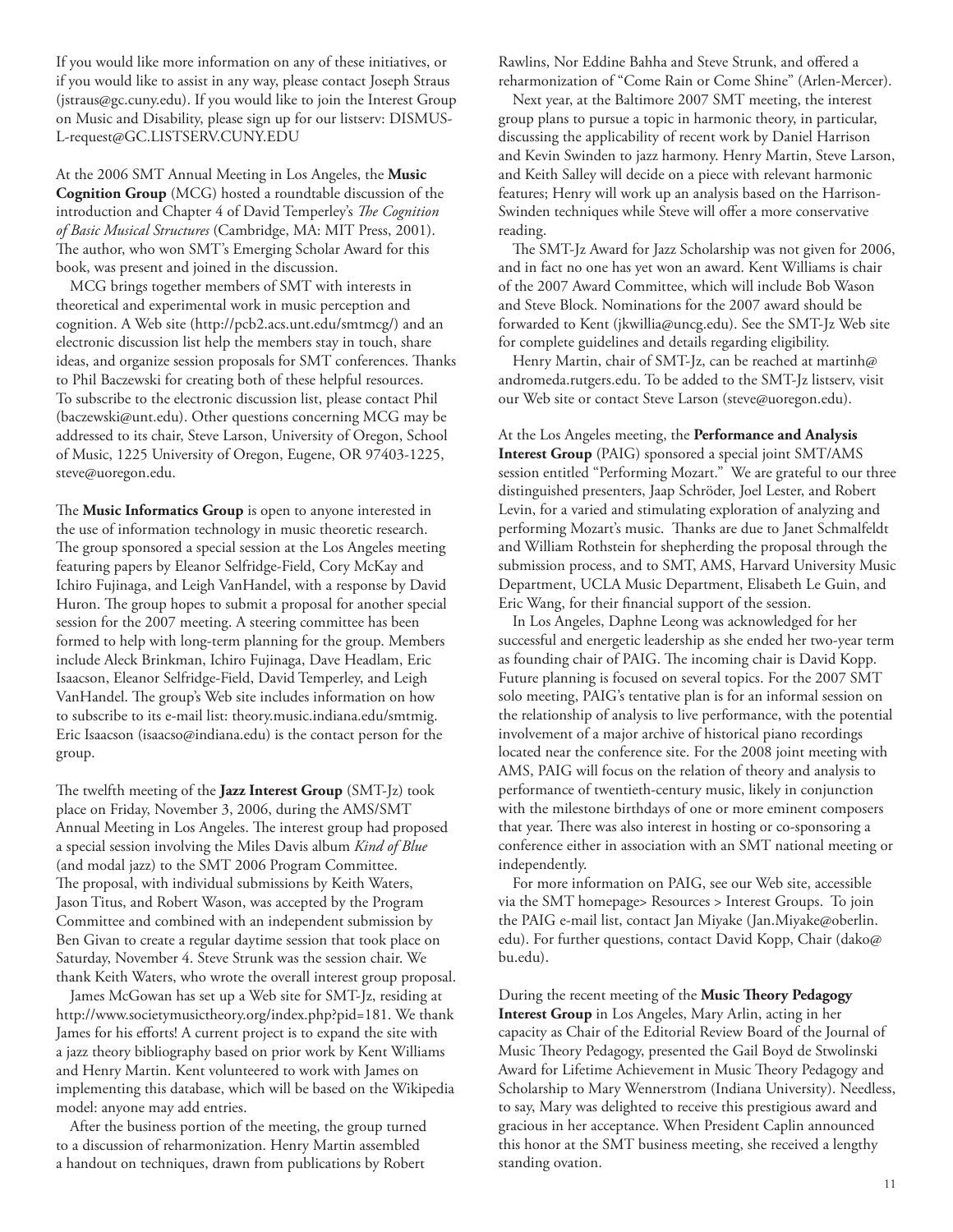Our discussion of topics for a special session at next year's conference coalesced around the idea of a theory-teaching master class. Gary Karpinski (UMass–Amherst), Joel Phillips (Westminster Choir College of Rider University), Nancy Rogers (Florida State University), and Jean Hellner (Concordia College) agreed to serve on a committee that will plan and propose this session. Ideas for future conferences include collaborating with the Popular Music Interest Group for the 2008 meeting in Nashville and proposing a session on counterpoint pedagogy for the 2009 conference in Montréal. The Music Cognition Group has also expressed interest in collaborating with us.

Jennifer Sterling Snodgrass (Appalachian State University) is looking for members to help develop content for our group's Web site. Anyone willing to help in this project should contact her at [snodgrassjs@appstate.edu](mailto:snodgrassjs@appstate.edu). Our group maintains an e-mail list to facilitate communication and promote discussion of pedagogical issues. SMT members who wish to subscribe should send an e-mail message to J. Kent Williams ([jkwillia@uncg.edu](mailto:jkwillia@uncg.edu)).

At its session in Los Angeles, the **Music Philosophy Interest Group** took an in-depth look at a philosophical work dealing with the topic of repetition—Gilles Deleuze's *Difference and Repetition*—and discussed its ramifications for music and music theory today. The group heard presentations on the subject by professors Brian Hulse (College of William and Mary), Judith Lochhead (SUNY Stonybrook), Martin Scherzinger (Princeton University), and John Rahn (University of Washington). The presentations (and the ensuing discussion) were a remarkable success; as a result, the philosophy group will continue its study of Deleuze at next year's meeting, this time looking at Deleuze and Felix Guattari's *A Thousand Plateaus*, a philosophical work that engages the topic of music more directly.

There were two other items from our meeting. First, Professor Justin London (Carleton College) brought up the idea of a joint meeting with the American Society of Aesthetics for a future SMT conference. Second, we hope to reinstate our music philosophy Web forum, which has recently been under construction. Until then, all correspondence will be over e-mail. If you would like to be on the e-mail list, please contact John Koslovsky at [jkoslovs@](mailto:jkoslovs@mail.rochester.edu) [mail.rochester.edu](mailto:jkoslovs@mail.rochester.edu).

The goals of the Music Philosophy Interest Group are: (1) to promote philosophical thinking of many different viewpoints in the Society for Music Theory; and (2) to broaden the scope of musical thought through a more philosophically-oriented approach. To these ends, we encourage people of the society to play an active role by proposing ideas to the group, attending meetings, and seeking an integration of the group into the broader music theory/musicology community. Ideas, comments, and suggestions are always welcome from members of the Society.

During its 2006 meeting in Los Angeles, the **Popular Music Interest Group** featured a panel discussion on popular-music pedagogy. Panelists John Covach, Tim Hughes, Fred Maus, Eugene Montague, Jocelyn Neal, and Mark Butler described the diverse ways in which they are involved in teaching popular music to undergraduate and graduate students. Each participant presented sample syllabi and assignments as examples of their approaches, and a lively discussion with audience members raised many useful questions and ideas regarding the particular challenges and benefits of teaching popular styles.

During the business portion of our meeting, members decided to propose a special session on metatheory and methodology in popular-music analysis for the 2007 conference in Baltimore. Proposals have been solicited and are currently being reviewed by a subcommittee consisting of Tim Hughes, Heather Laurel, and Eugene Montague.

The Popular Music Interest Group is dedicated to theoretical, analytical, and critical inquiries into a variety of popular-music styles. The group actively encourages scholars to address diverse popular repertoires and to disseminate research widely within the field of music theory and other disciplines. To subscribe to our electronic discussion list, visit <http://listserv.unc.edu> and use the "Search for Lists" feature to locate the "pop-analysis" list. For more information about the PMIG, visit our Web site at [http://](http://www.unc.edu/music/pop-analysis/) [www.unc.edu/music/pop-analysis/](http://www.unc.edu/music/pop-analysis/) or contact Mark Butler, chair [\(mabutler@sas.upenn.edu\)](mailto:mabutler@sas.upenn.edu).

**Scholars for Social Responsibility** (SFSR) convened for the third time during the Los Angeles SMT/AMS meeting. The session, co-chaired by Deborah Burton and Amy Engelsdorfer, focused on the study of compositions explicitly directed at particular issues of social concern. A call for papers on that subject was issued, and four papers were chosen that interpreted that topic in a variety of ways. They were: Stephanie Poxon, "'His Child...Must Not Be Born': Revising Erika's Abortion Scene in Samuel Barber's *Vanessa*"; Lisa Feurzeig and John Sienicki, "Songs As Bumper Stickers: Whistling One's Political Opinions in 1790s Vienna"; Lisa Scoggin, "To Fight or Not to Fight: Michael Tippett's *A Child of Our Time* as a Case Study for Definitions of Pacifist Music"; and Ilias Chrissochoidis, "A Founding Father of Social Responsibility in Music? Handel in Georgian Britain."

A short discussion followed in which it was agreed that we would continue to create more opportunities for scholars to be of service to the community as a whole. In the past year, SFSR has coordinated efforts to help victims of Hurricane Katrina through its Web site, [http://www.freewebs.com/sfsr.](http://www.freewebs.com/sfsr) At the site, one can find links to sites that enable the donation of books, scores, recordings, and instruments, as well as financial donations to libraries in the Gulf area, or financial support for musicians and music programs.

We plan to meet in Baltimore at the next SMT conference. Information about that session will be forthcoming, on the SMTlist and on our listserv, SFSR-list. SFSR is an open forum for ideas on social responsibility of diverse kinds; we are not allied with any one group or perspective, and all opinions are welcome.

# **summer program**

The **Mannes Institute for Advanced Studies in Music Theory** is an independent musical think-tank dedicated to communal inquiry at the highest level of scholarship. It offers a unique opportunity for distinguished theorists and musicologists from around the world to convene outside of the conventional conference format to teach and learn from one another in a sustained, interactive, and interdisciplinary way. Instead of traditional paper presentations, the Institute conducts an integrated series of advanced workshops, roundtable discussions, and plenary sessions for forty-five scholars addressing a single subject under the guidance of a rotating faculty of experts in a particular area. Extensive prior preparation and active participation are required.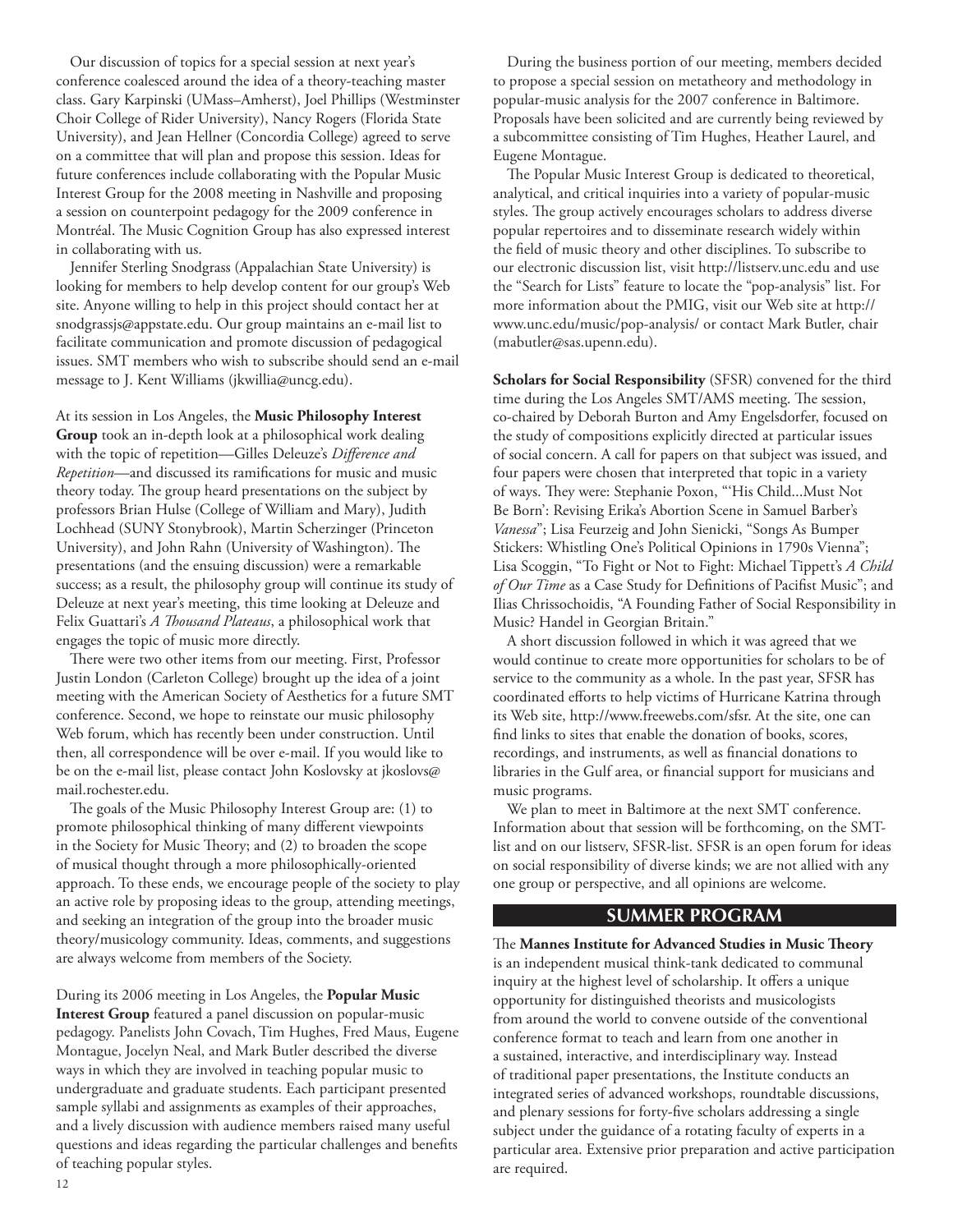This year the Mannes Institute will convene its seventh annual program from June 24-27, 2007 (Sunday through Wednesday) on the topic of Arnold Schoenberg and His Legacy, at the Mannes College of Music in New York City. Intensive workshops of fifteen participants meeting for nine hours each will consider "Hearing and Modeling Schoenberg's Serial Works" led by Brian Alegant of Oberlin College, "Conflict, Flux, Imperfection and Schoenberg" led by Michael Cherlin of the University of Minnesota, "Schoenberg and the Relationship to the Text" led by Walter Frisch of Columbia University, "Schoenberg and the Past" led by Ethan Haimo of the University of Notre Dame, "Schoenberg as Theorist" led by Severine Neff of the University of North Carolina, and "Schoenberg's Twelve-Tone Thinking" led by Andrew Mead of the University of Michigan. The special plenary guests are Allen Forte of Yale University, discussing "Schoenberg as Webern: The Three Pieces for Chamber Orchestra (1910)," Therese Muxeneder of the Schoenberg Center in Vienna, discussing "Methodical and Historical Problems with Categorization and Systematization of Arnold Schoenberg's Oeuvre," and the winner of the Schoenberg Musical Essay Award, who will present the essay to the entire membership. The Da Capo Chamber Players with soprano Lucy Shelton will perform Pierrot Lunaire and Noam Sivan of Mannes College will perform the Schoenberg Piano Fragments. Communal meals, a reception, and a banquet on an historic riverboat restaurant are provided. Affordable housing is also available.

Details about the 2007 Schoenberg Institute are posted on the Institute's Web site at www.mannes.edu/mi and periodically announced over the SMT list. Applications are submitted electronically via the Web site and adjudicated by committee. The deadline for submission is March 1, 2007. Outstanding music scholars are invited to join their peers and share in this innovative and transformative experience in collaborative learning. Inquiries should be directed to Wayne Alpern, Director, The Mannes Institute, [mannesinstitute@aol.com](mailto:mannesinstitute@aol.com), 212.877.8350, 150 West 85th Street, New York, NY 10024 USA.

## **calls for papers and articles**

#### **Mannes Musical Essay Award**

The Mannes Institute announces an award for an outstanding musical essay on the topic of Arnold Schoenberg and His Legacy, the theme of this year's summer Institute from June 24-27, 2007. The winner receives a cash prize of \$250, automatic admission to the Schoenberg Institute, and presents the essay as a plenary speech before our members. Submissions may be considered for publication in a forthcoming periodical entitled *The Musical Essayist*. The essay should be approximately fifteen minutes in length, and may relate to Schoenberg in any way. Please note that this award is not for a detailed scholarly or analytical article similar to those in a professional journal, or even a paper presentation at a conference. The style is creative journalism, with emphasis on imagination, wit, charm, insight, sophistication, breadth of knowledge, and the belletristic and literary quality of the prose itself. The essay may be humorous, metaphorical, philosophical, poetic, historical, critical, and/or personal, but must engage readers and listeners in a compelling, entertaining, thoughtful, intuitive, and reflective way. The essay may have intellectual and musical content, references, and allusions, but should contain no footnotes, bibliography, or analytic examples. Established scholars (except those on this year's Institute faculty)

and doctoral students are eligible to apply. Essays may be submitted electronically to [mannesinstitute@aol.com](mailto:mannesinstitute@aol.com), or by mail to the Mannes Theory Institute, Wayne Alpern, Director, Mannes College of Music, 150 West 85th Street, New York, NY 10024. All decisions are adjudicated by committee. The deadline for submissions is March 1, 2007. Further details are available on the Institute's Web site at <www.mannes.edu/mi>.

## **CIM 2008**

The Fourth Conference on Interdisciplinary Musicology (CIM08) will convene July 2-6, 2008 at the Aristotle University of Thessaloniki, Greece. Presented in collaboration with the European Society for Cognitive Sciences of Music (ESCOM), the International Musicological Society (IMS), and the European Seminar in Ethnomusicology (ESEM), the theme of the conference is an interdisciplinary approach to musical structure. Specific aspects of structure that may be explored include rhythm, melody, harmony, motive/theme, musical reduction, musical prolongation, and timbre. Authors may also address specific repertoires, genres, styles, or performance media. Each submission must have at least two authors who represent different disciplines (e.g., theory and performance). The deadline for abstracts is November 31, 2007. For further information on the conference go to [http://list.bowdoin.](http://list.bowdoin.edu/pipermail/ams-announce/2007-January/000154.html) [edu/pipermail/ams-announce/2007-January/000154.html,](http://list.bowdoin.edu/pipermail/ams-announce/2007-January/000154.html) or contact Richard Parncutt (chair of the CIM council), [parncutt@](mailto:parncutt@uni-graz.at) [uni-graz.at](mailto:parncutt@uni-graz.at).

## **Crosscurrents: American and European Music in Interaction, 1900-2000**

This international conference will take place in two parts: Harvard University, October 30-November 1, 2008; and Ludwig-Maximilians-Universität, Munich, May 7-9, 2009. The conference organizers invite papers exploring the cultural exchange between North American and European music and musicians during the twentieth century. Topics include exile and emigration, pedagogical networks, institutional exchanges, the role of technology, differing cultural hierarchies and their interactions, and cultural politics. These issues can be discussed in relation to a broad range of musical idioms—concert music, popular music, musical theater, jazz, or film music—as well as to musical scholarship and criticism. Conference languages are English and German. Authors may indicate a preference for presenting in Cambridge, MA or in Munich, but the conference organizers reserve the right to allocate topics to the appropriate session and location. Please send an abstract of not more than 250 words, and a brief (50-word) biography to [currents@](mailto:currents@fas.harvard.edu) [fas.harvard.edu](mailto:currents@fas.harvard.edu) or to "Crosscurrents," c/o Department of Music, Harvard University, Cambridge, MA 02138. The deadline is June 1, 2007.

## **Jazz Perspectives**

This new journal from Routledge bridges the jazz-as-music and jazz-as-culture divide of contemporary jazz studies, as it promotes broader international perspectives on the jazz tradition and its legacy. The pages of the journal are devoted to all aspects of, and all approaches to, jazz scholarship. *Jazz Perspectives* is an open platform for historical inquiry, music analysis, and cultural studies; it also includes reviews and essays on significant recent literature as well as new recordings and media. For further information about submitting a paper, go to [http://www.tandf.co.uk/journals/cfp/](http://www.tandf.co.uk/journals/cfp/rjazcfp.pdf) [rjazcfp.pdf.](http://www.tandf.co.uk/journals/cfp/rjazcfp.pdf)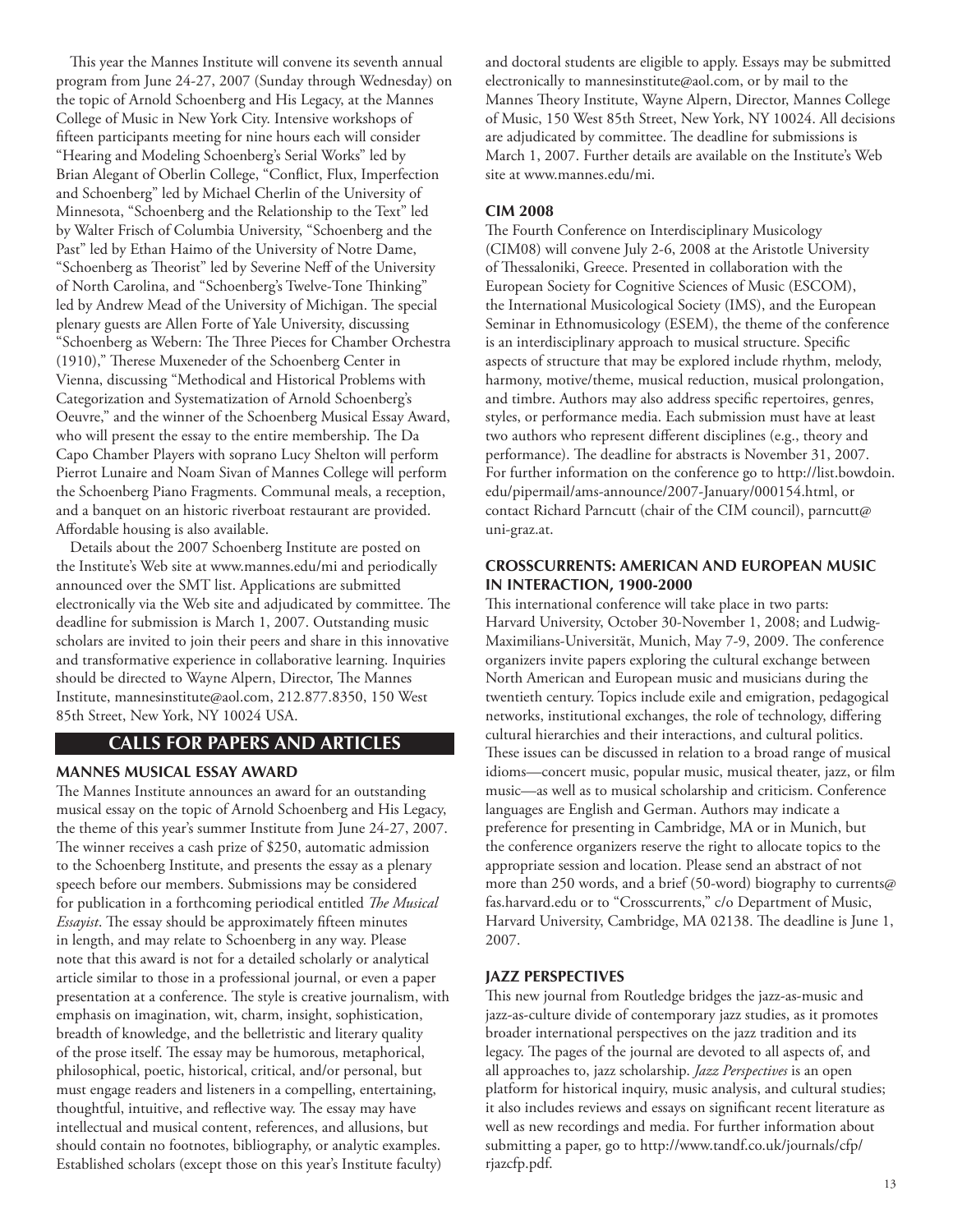# **upcoming conferences**

**The Ninth International Conference of the Dutch-Flemish Society for Music Theory** will be hosted by the Prince Claus Conservatoire in Groningen, The Netherlands on February 23-24, 2007. The conference theme is "Improvisation: Analytical, Theoretical, and Critical Approaches." [www.vvm.ahk.nl](http://www.vvm.ahk.nl)

**The Canadian University Music Society** will convene May 10-13, 2007 at the University of Montréal, with several sessions devoted to the topic Research on Musical Practice (Composition and Performance). [www.cums-smuc.ca](http://www.cums-smuc.ca)

**The International Conference on "Mathematics and Computation in Music"** will take place May 18-20, 2007 at the State Institute of Music Research, Berlin. [www.mcm2007.info](http://www.mcm2007.info)

**Feminist Theory and Music 9** ("Speaking Out of Place") will convene on June 6- 10, 2007, at McGill University, Montréal, Québec. For details contact [lisa.barg@](mailto:lisa.barg@mcgill.ca) [mcgill.ca](mailto:lisa.barg@mcgill.ca) or visit [www.music.mcgill.ca/fmt9](http://www.music.mcgill.ca/fmt9).

**The CMS Institute "Argentine Tango Music: History, Theory, and Practice"** will take place July 1-13 in Buenos Aires, Argentina. For more information go to [http://](http://www.music.org) [www.music.org](http://www.music.org) and click on 2007 Summer Institutes under Upcoming Activities.

**The Fifth Biennial International Conference on Twentieth-Century Music** will take place on July 5-8, 2007 at the University of York, England. For more information, contact Dr. William Brooks, [wfb@york.ac.uk.](mailto:wfb@york.ac.uk)

**The Eighteenth Congress of the International Musicological Society** will convene July 10-15, 2007 in Zürich. [www.musik.unizh.ch/ims2007/index.html.](www.musik.unizh.ch/ims2007/index.html)

**The Third International Conference on Interdisciplinary Musicology (CIM 07)** is scheduled for August 15-19, 2007 in Tallinn, Estonia, and is devoted to the theme "Singing." Contacts: [jaan.ross@ut.ee](mailto:jaan.ross@ut.ee); [parncutt@uni-graz.](mailto:parncutt@uni-graz.at)

The Sixth European Music Analysis Conference, October 10-14, 2007, in Freiburg, Germany, will focus on "Interpretation." This conference will also function as the seventh annual meeting of the Gesellschaft für Musiktheorie. For further information, contact Sigrun Heinzelmann, [sheinzel@music.umass.edu](mailto:sheinzel@music.umass.edu).

The **Messiaen 2008 International Centenary Conference** is to be hosted by the UCE Birmingham Conservatoire and the University of Sheffield. The conference is scheduled for June 2008 at the Birmingham Conservatoire. A call for papers will be forthcoming, and further details posted on the Web site as they become available: [www.conservatoire.uce.ac.uk/messiaen](http://www.conservatoire.uce.ac.uk/messiaen). Inquires should be sent to: [Messiaen@](mailto:Messiaen@uce.ac.uk) [uce.ac.uk](mailto:Messiaen@uce.ac.uk).

The **Society for Music Analysis** will meet at the School of Music, Cardiff University, September 4-7, 2008. A call for papers will be issued in summer 2007. For further information, contact Dr. Charles Wilson, School of Music, Cardiff University, 31 Corbett Road, Cardiff CF10 3EB, Wales ([WilsonC@cardiff.ac.uk\)](mailto:WilsonC@cardiff.ac.uk).

## **were you in evanston in '77?**

On the occasion of the thirtieth anniversary of the founding of the Society for Music Theory, the editor is collecting reminiscences from those who were present at the Evanston meeting of the AMS that started it all in 1977. If you have an interesting anecdote about that seminal event that you'd be willing to share with your colleagues (particularly the younger ones), please send them to Joe Kraus [\(jkraus@fsu.edu](mailto:jkraus@fsu.edu)). A selection will be published in the next Newsletter.

## **SMT Membership Reminder: It's Time to Renew**

SMT members whose membership is not current still receive the February issue of the SMT Newsletter. To receive future mailings, including *Spectrum* and the August Newsletter (containing conference information), make sure to renew your membership now. SMT dues are payable by VISA or MasterCard, as well as by personal check or money order in U.S. funds. Send membership renewals to Society for Music Theory, University of California Press, Journals Division, 2000 Center Street, Suite 303, Berkeley, CA 94704-1223.

You may also renew your membership online at [http://societymusic](http://societymusic theory.org) [theory.org.](http://societymusic theory.org)

Through your membership dues you help support the numerous free services offered by SMT—including networking services—and gain the opportunity to contribute to the Society's profile through committee participation. A complete listing of membership benefits may be found on the SMT website.



## **Reminder**

*The University of California Press handles SMT's membership list. When you renew your subscription to* Music Theory Spectrum, *you are renewing your membership in SMT automatically.*



## **Moving?**

To ensure that you receive both your *Music Theory Spectrum* and the SMT Newsletter in a timely fashion, please notify the University of California Press of your change of address at least 30 days prior to your move. To complete an online address change go to [www.ucpress.](www.ucpress.edu/journals/mts) [edu/journals/mts.](www.ucpress.edu/journals/mts) Send address changes and any customer service inquiries to Sheryle [\(sheryle.hodapp@ucpress.edu\)](mailto:sheryle.hodapp@ucpress.edu). Claims for missing issues should be sent to journals@ucpress.edu.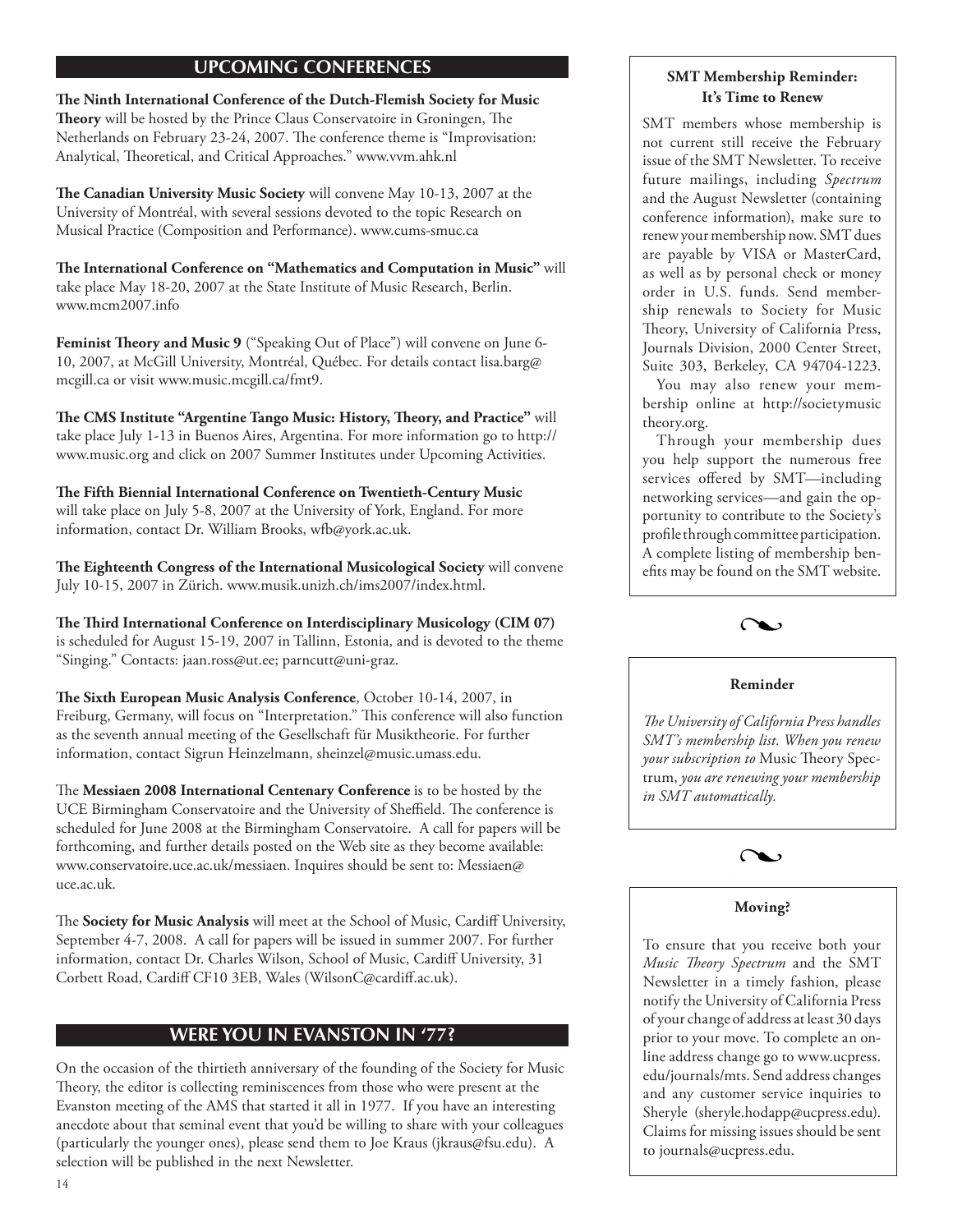#### **Grad Workshop***, from page 1*

 All full-time students registered in a graduate program in music theory or composition with a substantial theory component who have not received their Ph.D. at the time of the national meeting, and who have not previously participated, are eligible to apply. Participants are selected for each workshop by a random draw from the applicant pool for that particular workshop. Students affiliated with the institution of an instructor are ineligible for that instructor's workshop. Participation requires substantial prior preparation. Reading and writing assignments are distributed over the summer and early fall. These workshops are not introductions or surveys but are intended to foster a richer understanding of analytical issues and theoretical problems in a particular area of scholarship.

Although background and training in fundamental concepts is assumed, expertise is neither expected nor required. There is no charge for participation, but students are responsible for the cost of SMT membership and conference registration as well as other expenses of attendance, including transportation, housing, and additional meals. Professors are encouraged to help their students take advantage of this opportunity, urge them to apply, and assist them in the application process.

GSWP applications consist of an e-mail to [SMTworkshops@](mailto:SMTworkshops@aol.com) [aol.com,](mailto:SMTworkshops@aol.com) identifying the student's name, e-mail address, phone number, street address, educational institution, degree program, major, and principal teacher, and must specify which particular workshop the student is applying for, with a single paragraph indicating his/her background and interest in that topic. Applicants may apply for one workshop only. A brief e-mail (maximum 100 words) from a professor in the appropriate area of study at the student's institution is required certifying the applicant's academic status and suitability for a particular workshop. Applications are accepted from March 1 to May 1, 2007. Participants are notified by May 15 and must confirm acceptance by June 1. See the GSWP Web page under the SMT Web site at [www.societymu](www.societymusictheory.org)[sictheory.org](www.societymusictheory.org) for more details. Please direct all inquiries to Wayne Alpern, Administrative Director, SMT Graduate Student Workshop Program, [SMTworkshops@aol.com,](mailto:SMTworkshops@aol.com) 212.877.8350. —Wayne Alpern

# **news from international societies**

#### **Dutch-Flemish Society for Music Theory**

The Dutch-Flemish Society of Music Theory has a new president. At the society's annual conference, which was held at the Royal Conservatory of Brussels on February 24 and 25, 2006, Michiel Schuijer (Conservatory and University of Amsterdam) passed the gavel to Pieter Bergé (University of Leuven). In his first editorial for the society's Newsletter (August 2006), Dr. Bergé pledged to continue the policy pursued in previous years. This policy includes the organization of a two-day annual conference with an international group of participants, the development of smaller forums for exchange and debate among the members of the Dutch and Flemish music theory communities, and an active concern for the conditions of employment of music theory teachers at conservatories. A new element in the society's plans for the near future is the establishment of an international professors project jointly with the Orpheus Academy in Ghent, the Conservatory of Amsterdam, and the University of Amsterdam. This project will commence in the academic year 2007-2008.

Three special seminars were organized in the final months of last year. Clemens Kemme (Conservatory of Amsterdam) spoke about his recent completion of Mozart's *Requiem* to an audience of teachers and students at the Royal Conservatory of Ghent on November 28. The recent publication of James Hepokoski and Warren Darcy's *Elements of Sonata Theory* provided the incentive for a seminar at the Conservatory of Amsterdam on December 7. This seminar, conducted by Pieter Bergé and Steven Vande Moortele (University of Leuven), addressed issues of form in the music of the late eighteenth and the nineteenth centuries. On December 12, André Douw (Conservatory of Amsterdam) presented his views on the relation between serialism and harmony in Stravinsky's music of the 1950s and 60s at the Royal Flemish Conservatory in Antwerp.

These well-attended seminars have provided an upbeat momentum for the society's ninth annual conference, to be held at the Prince Claus Conservatory in Groningen, The Netherlands, on February 23 and 24, 2007. The theme of the conference, "Improvisation: Analytical, Theoretical, and Critical Approaches," cuts across a wide range of genres, periods, cultures, and disciplines. It will probably bring together the most diverse attendance ever at an event of the Dutch-Flemish Society for Music Theory. Bruno Nettl, Professor Emeritus of Music and Anthropology at the University of Illinois at Urbana-Champaign, will present a keynote lecture under the title "On the Concept of Improvisation in the World's Musics." The conference program is posted at the society's Web site: [http://www.cva.ahk.nl/vvm/.](http://www.cva.ahk.nl/vvm/) —Michiel Schuijer

### **gruppo di analisi e teoria musicalI**

The year 2006 was an important one for the Gruppo di Analisi e Teoria Musicali (GATM). It can be considered the year in which the Italian music theory society reinvigorated itself, creating a new beginning.

The most remarkable achievement of GATM for the year 2006 was the organization of the Fourth Annual Conference in Rimini, March 16-18. After three years of inactivity (the last conference having been held in 2003) this conference inaugurated a new series of meetings, thanks to a collaboration with the Rimini Music Institute "G. Lettimi" and its director, Maestro Enrico Meyer. About 30 scholars answered the call for papers, and about 15 papers were selected for the conference.

A call for papers has been issued for the 2007 conference that will take place in Rimini on March 8-10. The new conference will have as special guests three outstanding scholars: John Rink, who will open the conference with a keynote address; Robert Gjerdingen, with a lecture on Galant schemata; and David Gagné, who will conduct a seminar on analysis and performance of the Brahms Clarinet Trio, performed by students of the Lettimi Institute. Information is available at [http://www.muspe.unibo.](http://www.muspe.unibo.it/gatm/analitica/bando.htm) [it/gatm/analitica/bando.htm.](http://www.muspe.unibo.it/gatm/analitica/bando.htm)

A selection of the papers read in Rimini has been published in issue XII/1 of RATM (*Rivista di Analisi e Teoria Musicale***);**  A. Alberti, "'Eine blasse Wäscherin': un analisi delle strategie timbriche"; T. Affortunato, "La 'via naturale delle relazioni armoniche': l' 'Armonia di gravitazione' di Roberto Lupi (1946)"; M. L .Bollella, "Erraticità o determinazione nello studio op. 25 n.1 di Chopin"; M. Moiraghi, "Osservazioni sulla forma e sullo stile delle Sonate di Paul Hindemith"; M. Russo, "Webern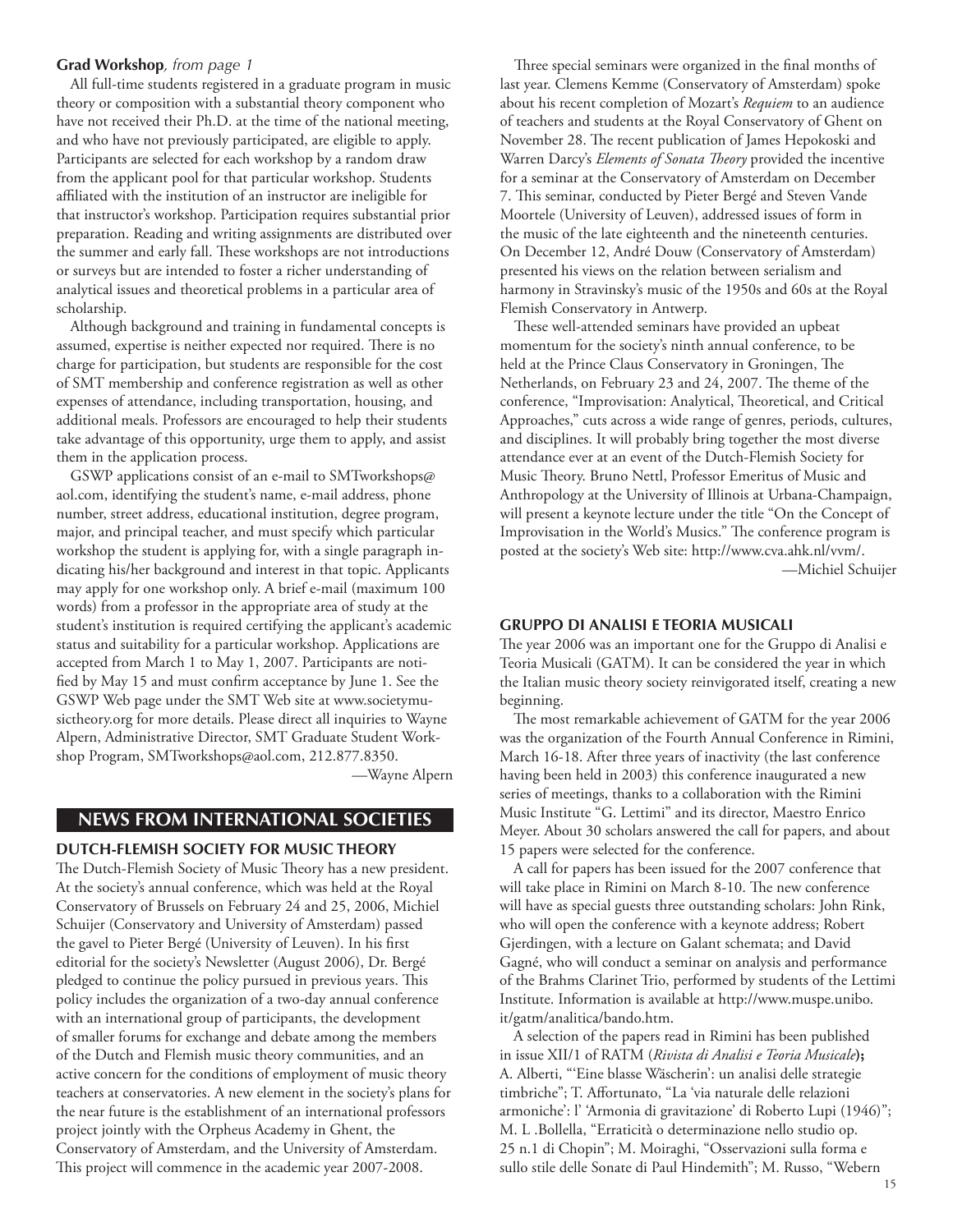neoclassico? Forma e struttura del Trio op. 20"; G. Stella, "Alcuni aspetti formali nei quartetti di Pietro Platania"; and N. Verzina, "Tempo e senso della morte in Hermann Broch e Jean Barraqué." Issue XII/2 (edited by Rossana Dalmonte) will be entirely devoted to the piano music of Luciano Berio, with essays by M. Baroni, J. M. Chouvel, S. Pasticci, E. Pozzi, A. Rostagno, I. Stoianova, M. Uvietta.

*Analitica*, the online journal of GATM, has almost completed its reorganization. A new Web site [\(http://www.muspe.unibo.](http://www.muspe.unibo.it/gatm/index.htm) [it/gatm/index.htm](http://www.muspe.unibo.it/gatm/index.htm)) displays a double home page giving access to both *Analitica* and GATM pages. An important feature of the new *Analitica* site is a database incorporating the bibliographic records of the old *GATM Bullettin* (containing hundreds of reviews and abstracts of books and articles).

—Giorgio Sanguinetti

## **Gesellschaft für musiktheorie**

The members of the German *Gesellschaft für Musiktheorie* (GMTH) elect the GMTH's board of directors biannually. During this year's annual meeting in Weimar (October 6-8, 2006), the elections confirmed president Stefan Rohringer (Munich), vice president Oliver Schwab-Felisch (Berlin), treasurer Ludwig Holtmeier (Freiburg) and members of the board Michael Polth (Mannheim) and Angelika Moths (Basel). Newly elected board members Johannes Menke (Freiburg) and Klaus Heiwolt (Weimar) replace Bernd Redmann (Munich) and Sigrun Heinzelmann (UMass–Amherst).

The GMTH's publication, the *Zeitschrift der Gesellschaft für Musiktheorie* (ZGMTH) offers three online issues annually [\(www.gmth.de\)](http://www.gmth.de). Each year's complete volume is also published in print. The dual form of publication combines the worldwide accessibility, multimedia format and interactivity of the electronic medium with the reader-friendly format and secure archival storage of the traditional print medium. The first two volumes, 2003 and 2005, will be available in print in early 2007.

The Sixth European Music Analysis Conference, October 10-14, 2007, in Freiburg, Germany, will focus on "Interpretation." According to its interdisciplinary focus, the conference is cohosted by the *Musikhochschule Freiburg*, the *Gesellschaft für Musik und Ästhetik* and Freiburg's *Albert-Ludwigs-Universität,* which offers the conference as a central event of its 550-year-anniversary celebrations. Taking place in Germany for the first time, the *Sixth European Music Analysis Conference* will also function as the seventh annual meeting of the GMTH. In the tradition of the European conferences for music analysis, the hosts especially aim to bring together the different national research traditions. In over 20 sessions, performers, musicologists and music theorists from Europe and the U. S. will present papers, interactive workshops, lecture recitals and contributions in other formats.

—Oliver Schwab-Felisch and Sigrun Heinzelmann

## **news from regional societies**

**Music Theory Midwest**'s Eighteenth Annual Conference will be held on April 13-14, 2007 at the University of Kansas in Lawrence, Kansas. Our keynote speaker will be Severine Neff (University of North Carolina–Chapel Hill). Deron McGee (University of Kansas) chairs the Local Arrangements Committee. David Carson Berry (University of Cincinnati, College–Conservatory of Music) chairs the Program Committee. Full details of the April conference may be found on the MTMW Website: [www.wmich.edu/~mus-theo/mtmw/.](www.wmich.edu/~mus-theo/mtmw/)

The next meeting of **Music Theory Southeast** (MTSE) will be held at the University of Georgia in Athens on March 16- 17, 2007. It is a joint meeting, in company with the South Central Chapter of the American Musicological Society and the Society for Ethnomusicology Southeast and Caribbean Chapter (SEMSEC). The Program Committee chair for MTSE is Mauro Botelho of Davidson College, and the Local Arrangements chair is Adrian Childs of the University of Georgia ([apchilds@uga.](mailto:apchilds@uga.edu) [edu](mailto:apchilds@uga.edu)). The keynote speaker for the conference will be Lawrence Zbikowski of the University of Chicago. The MTSE 2008 meeting will be held at the University of North Carolina at Greensboro, and Kent Williams will be Local Arrangements chair for that meeting. For program and abstracts of the 2006 meeting, please visit our website at [music.uncg.edu/mtse.](music.uncg.edu/mtse)

The **Music Theory Society of the Mid-Atlantic** will hold its Fifth Annual Meeting, hosted by the Catholic University of America in Washington, DC, beginning on Friday afternoon, March 23 and concluding Saturday afternoon, March 24 (Steve Strunk, Local Arrangements chair, [Strunk@cua.edu\)](mailto:Strunk@cua.edu). Program chair Michael Klein (Temple University) and his committee have an exciting array of presentations planned, including this year's winner of the Dorothy Payne Prize and Award for the Best Graduate Student Paper (framed certificate, \$100 gift certificate at Barnes and Noble, and a box of Godiva chocolates).

*New Online Theory Journal. Gamut* is the peer-reviewed online journal of the Music Theory Society of the Mid-Atlantic. Like the online journal for the Society for Music Theory, *Music Theory Online*, *Gamut* is intended to be "a journal of criticism, commentary, research, and scholarship." To that end *Gamut* seeks submissions focusing on any aspect of music theory and its cognate disciplines. While we are happy to accept submissions of a traditional nature, dealing with such topics as Schenkerian or Transfomational Theory, we are also excited to receive submissions dealing with new theoretical and analytical concepts. These might concern music of different non-Western regions (e.g., India, the Middle-East, or South America) or musical genres from popular culture (e.g., rock, country, or hiphop). Go to [http://](http://newfoundpress.utk.edu/gamut) [newfoundpress.utk.edu/gamut](http://newfoundpress.utk.edu/gamut) for more information.

The **Music Theory Society of New York State** (MTSNYS) will hold its next meeting on 14-15 April 2007 at Fordham University in New York City. The Fordham campus is located directly across the street from Lincoln Center. The keynote speaker will be Eric Isaacson (Indiana University). A number of sessions at the conference will be devoted to facets of music theory and technology; other sessions include papers that discuss atonal voice leading, semiotics, and tonal music. The complete program and registration information may be found at the MTSNYS Web site, [http://www.ithaca.edu/music/mtsnys.](http://www.ithaca.edu/music/mtsnys)

MTSNYS Membership comes with a subscription to the journal *Theory and Practice*. The 2006 issue of the journal was mailed to members last fall; the 2007 issue is expected to be sent to press before next year's SMT meeting. Those wishing to join MTSNYS may register and pay dues online through PayPal at [http://www.ithaca.edu/music/mtsnys/joining.html.](http://www.ithaca.edu/music/mtsnys/joining.html) For inquires about membership, please contact President L. Poundie Burstein [\(poundie@aol.com](mailto:mailto:poundie@aol.com)), or Secretary Lisa Behrens, c/o Music Department, Graduate Center CUNY, 65 Fifth Avenue, New York, NY 10016-4309, [lsbehrens@yahoo.com.](mailto:lsbehrens@yahoo.com)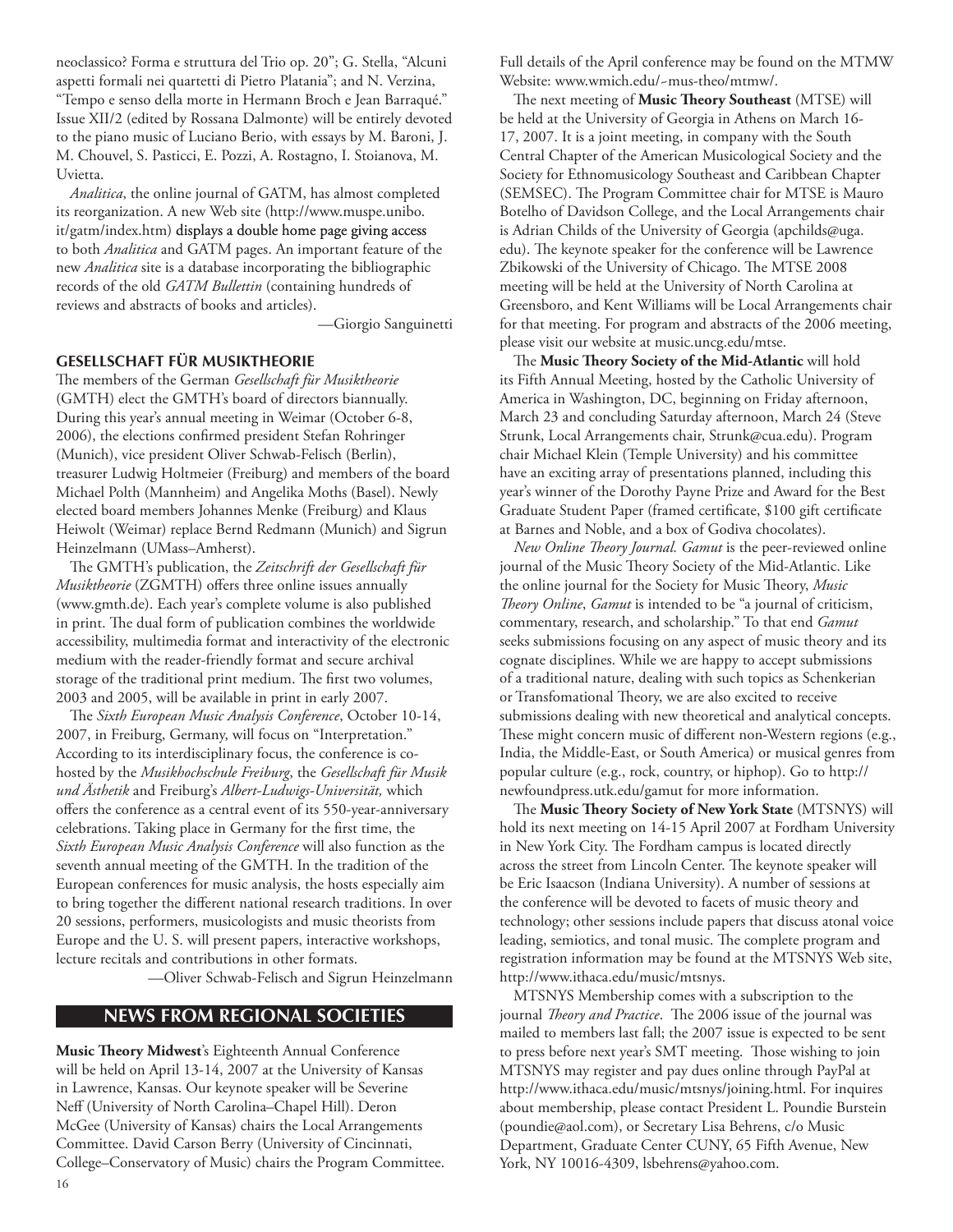The twenty-second annual meeting of the **New England Conference of Music Theorists** will take place on Friday and Saturday, 30-31 March 2007, in the freshly renovated music facilities of Tufts University in Medford, MA. Keynote speaker for the conference will be Patrick McCreless of Yale University. Concurrent at Tufts with the NECMT meeting will be a conference on African music, and we are looking forward to some cross-fertilization between the two events. The conference program will be posted on the redesigned NECMT Web site [\(www.necmt.org\)](www.necmt.org). For membership information please visit the site or contact Margaret Thomas ([metho@conncoll.edu](mailto:metho@conncoll.edu)).

NECMT is excited to announce NECMT Networks, a music theory Web discussion forum. We hope that this forum will provide the opportunity for enhanced scholarly and collegial discussion among theorists. NECMT Networks differs from purely textbased discussion lists in that its users can upload their own images to be included in their postings. The forum format organizes discussions by categories of interest and permits users to tailor their participation and receive notification when other users have replied to their posts. NECMT Networks is currently in its test launch phase and may be fully operational by newsletter publication time. It is authored and moderated by NECMT Webmaster Stuart Woronecki (University of Connecticut). We encourage you to take a look and participate at<http://necmt.org/networks>.

The **Oklahoma Music Theory Round Table** held its annual meeting on Oct. 13, 2006 at Cameron University in Lawton, Oklahoma. Our thanks go out to Prof. Greg Hoepfner for organizing the meeting. Continuing its usual focus on pedagogical concerns, the group enjoyed presentations by Prof. Nico Schueler of Texas State University on placement testing, curricular design, and online teaching. For more information on the Round Table, visit our Web site at [http://faculty-staff.ou.edu/S/Kenneth.D.Stephenson-](http://faculty-staff.ou.edu/S/Kenneth.D.Stephenson-1/omtrt.html) [1/omtrt.html](http://faculty-staff.ou.edu/S/Kenneth.D.Stephenson-1/omtrt.html) or contact Ken Stephenson, The University of Oklahoma, Norman, OK 73019; 405.325.1650; [kstephenson@ou.edu](mailto:kstephenson@ou.edu).

The twenty-fourth annual meeting of the **South Central Society for Music Theory** (SCSMT) was held at Louisiana State University in Baton Rouge, Louisiana, on February 9-10, 2007. The group met jointly with the Southern Chapter of the American Musicological Society, and Jeffrey Perry of Louisiana State University (a former President of SCSMT) coordinated local arrangements with AMS-SC. Details about the conference can be found at <http://www.music.lsu.edu/~smi/meeting/index.html>.

The **Texas Society for Music Theory** will hold its twenty-ninth annual meeting on February 23-24 at the University of Texas at Arlington, conveniently located between Dallas and Fort Worth near DFW airport and Ameriquest Field. David Castro will coordinate local arrangements. Our keynote address will be given by Poundie Burstein (Hunter College and the Graduate Center, CUNY). Dr. Burstein is the author of numerous articles and reviews on Schenkerian theory, humorology, gender studies, and music technology and is the current president of the Music Theory Society of New York State. The society will present the Colvin Award for the best student presentation during the conference. For additional information about TSMT, please contact Edward Pearsall, School of Music, 1 University Station, E3100, The University of Texas at Austin, Austin, Texas 78712-0435; 512.471.0793; [epearsall@mail.utexas.edu.](mailto:epearsall@mail.utexas.edu) The TSMT Web site, maintained by Philip Baczewski, is located at [http://tsmt.unt.edu.](http://tsmt.unt.edu)

The sixteenth annual meeting of the **West Coast Conference of Music Theory and Analysis** will be held at the University of Utah in Salt Lake City, April 20-22, 2007. The Program Committee consists of Bruce Quaglia (University of Utah), John Brackett (University of Utah), Áine Heneghan (University of Washington), Stephan Lindeman (Brigham Young University), and Jack Boss (University of Oregon), *ex officio.* We are planning a keynote address by Martin Scherzinger of the Eastman School of Music, and an analytic symposium on Schoenberg's Piano Pieces Op. 11, which will include presentations by Program Committee members Boss, Brackett, Heneghan, and Quaglia, together with a live performance of the pieces. We are also hoping to continue our recent tradition of a post-conference "field trip" to one of Utah's many natural wonders. Please consult our Web site,<http://wccmta.org>, for more details as they become available.



#### **Regional and Affiliate Theory Society Contacts**

**Canadian University Music Society** James A. Deaville [deaville@mcmaster.ca](mailto:deaville@mcmaster.ca)

**Columbia Music Scholarship Conference** Benjamin Piekut [cmsc@columbia.edu](mailto:cmsc@columbia.edu)

**CUNY Graduate Students in Music** Megan Jenkins [mbjenkins@gmail.com](mailto:mbjenkins@gmail.com)

**Music Theory Society at Florida State University** Sean Atkinson [sea04e@garnet.acns.fsu.edu](mailto:sea04e@garnet.acns.fsu.edu)

**GAMMA–UT** Kim Schafer [gammaut@mail.music.utexas.edu](mailto:gammaut@mail.music.utexas.edu)

**Indiana University Graduate Theory Association** Timothy Best [tcbest@indiana.edu](mailto:tcbest@indiana.edu)

**McGill Music Graduate Students' Society** Schulich School of Music McGill University [mgss@music.mcgill.ca](mailto:mgss@music.mcgill.ca)

**Michigan Music Theory Society**  Philip Duker [pduker@umich.edu](mailto:pduker@umich.edu)

#### **Midwest Graduate Music Consortium**

Cecilia Lo, MGMC Program Chair [cclo@uchicago.edu](mailto:cclo@uchicago.edu)

#### **Music Theory Society of the Mid-Atlantic**

Pamela Poulin Peabody Conservatory of Music Johns Hopkins University 1 E. Mount Vernon Place Baltimore, MD 21202 [poulin@peabody.jhu.edu](mailto:poulin@peabody.jhu.edu)

#### **Music Theory Midwest**

Claire Boge School of Fine Arts, Music Miami University Oxford, OH 45056 [bogecl@po.muohio.edu](mailto:bogecl@po.muohio.edu)

#### **Music Theory Society of New York State**

L. Poundie Burstein Music Department, Hunter College 695 Park Avenue New York, NY 10021 [poundie@aol.com](mailto:mailto:poundie@aol.com)

*(continued, p. 18)*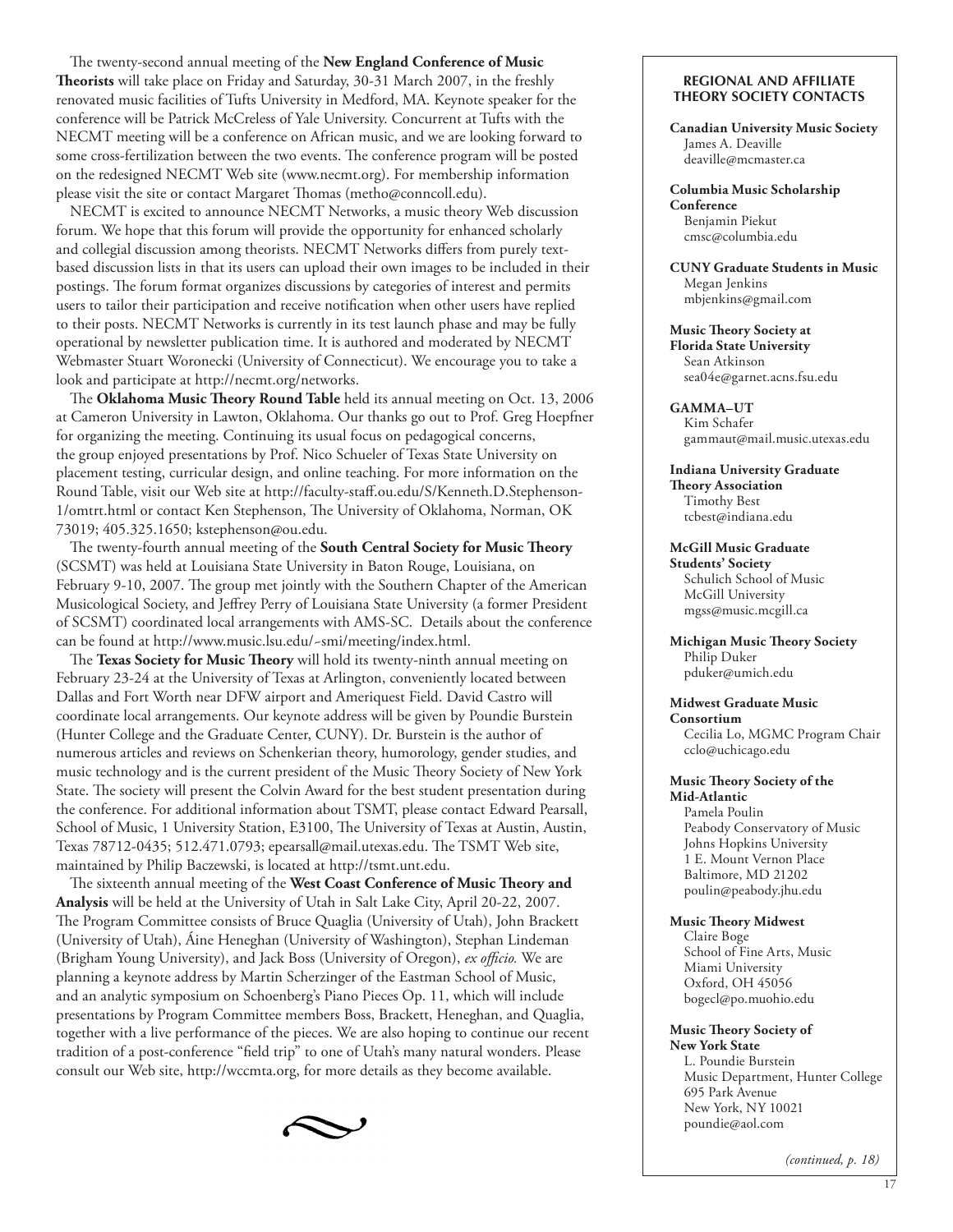## **Regional and affiliate societies, continued**

#### **Music Theory Southeast**

Paul Wilson Frost School of Music University of Miami PO Box 248165-7610 Coral Gables, FL 33124-7610 [pwilson@miami.edu](mailto:pwilson@miami.edu)

## **New England Conference of**

**Music Theorists** David Kopp School of Music College of Fine Arts Boston University 855 Commonwealth Avenue Boston, MA 02215-1303 [dako@bu.edu](mailto:dako@bu.edu)

#### **Oklahoma Theory Round Table**

Ken Stephenson Music Theory University of Oklahoma Norman, OK 73019 [kstephenson@ou.edu](mailto:kstephenson@ou.edu)

## **Rocky Mountain Society for**

**Music Theory** Ellon Carpenter School of Music Arizona State University PO Box 870405 Tempe, AZ 85287-0405 [ellon.carpenter@asu.edu](mailto:ellon.carpenter@asu.edu)

#### **South Central Society for Music Theory**

Erica Angert School of Music Louisiana State University Baton Rouge, LA 70803-2504 [erica@jackanderica.com](mailto:erica@jackanderica.com)

#### **Texas Society for Music Theory**

Edward Pearsall The University of Texas at Austin School of Music 1 University Station, E3100 Austin, TX 78712-0435 [pearsall@mail.utexas.edu](mailto:pearsall@mail.utexas.edu)

#### **West Coast Conference of**

**Music Theory and Analysis** Jack F. Boss School of Music 1225 University of Oregon Eugene, OR 97403-1225 [jfboss@uoregon.edu](mailto:jfboss@uoregon.edu)

**Western Ontario Graduate Student Symposium** Anna Boyden [aboyden@uwo.ca](mailto:aboyden@uwo.ca)

Links for the Regional and Affiliate Music Theory Societies can be found at: **<http://www.societymusictheory.org>**

## **news from graduate student organizations**

The fourth annual **Columbia Music Scholarship Conference** took place on Saturday, February 3, 2007. The theme of the event, "Postcolonial Studies and Music," attracted a diverse set of perspectives on the intersections of music, race, ethnicity, empire, and nation. Music theorist Jairo Moreno, Associate Professor of Music at New York University, delivered the keynote address.

**City University of New York Graduate Students in Music** present their Tenth Annual Conference, Theorizing Performance/Performing Scholarship, on Saturday, April 21, 2007. Presentations will explore issues of performance practice: bodies that perform, dance and its relationship to music, intersections of performance and research, and work on related topics. The keynote speaker will be Elisabeth Le Guin, Baroque cellist and Associate Professor of Musicology at UCLA. For further details or to pre-register, please contact Megan Jenkins, Conference Chair at mbjenkins@gmail.com, or see [http://web.](http://web.gc.cuny.edu/Music/events/GSIM2007.html) [gc.cuny.edu/Music/events/GSIM2007.html.](http://web.gc.cuny.edu/Music/events/GSIM2007.html)

The **Music Theory Society at Florida State University** recently held its annual Music Theory Forum on January 27, 2007 on the College of Music campus in Tallahassee, Florida. The event, which is in its 24th year, featured L. Poundie Burstein, who delivered the keynote address. The Society wishes to thank all those who submitted proposals and participated in making this year's forum a success. For more information on the Music Theory Society at FSU or the Music Theory Forum, please visit our Web site at [http://](http://www.musictheoryfsu.org) [www.musictheoryfsu.org.](http://www.musictheoryfsu.org)

**GAMMA-UT**, the Graduate Association of Music and Musicians at UT, announces its seventh annual conference, "Sight and Sound: The Visual Imagination in Music," to be held on Saturday, March 24, 2007 at The University of Texas at Austin. Graduate students from the areas of music theory, composition, musicology, and ethnomusicology will meet to share their research, and composers will present their works in a concert to be held that evening. Dr. Richard Leppert from the University of Minnesota will be the keynote speaker. Please see <http://gammaut.music.utexas.edu>for more information or contact the conference chair, Kim Schafer, at [gammaut@mail.utexas.edu.](mailto:gammaut@mail.utexas.edu)

In additional to their semi-regular social functions, the **Graduate Theory Association at Indiana University** co-sponsored a biweekly departmental colloquium series. A Special Symposium on "Music and the Written Word" is being held February 23-24 in Bloomington. More about the program can be found at [http://theory.music.indiana.edu/](http://theory.music.indiana.edu/gta/2006%20Symposium/2006%20Symposium%20Program.htm) [gta/2006%20Symposium/2006%20Symposium%20Program.htm.](http://theory.music.indiana.edu/gta/2006%20Symposium/2006%20Symposium%20Program.htm)

The **Music Graduate Students' Society of McGill University** is pleased to announce its Graduate Students' Symposium, to be held on March 9-11, 2007. Pierre Daniel Rheault, President of the Society of Composers, Authors, and Music Publishers of Canada (SOCAN) and Guest Professor at the Schulich School of Music, will be the keynote speaker. For further information, please contact [symposium@music.mcgill.ca](mailto:symposium@music.mcgill.ca).

The **Michigan Music Theory Society (MMTS)** along with the Music of the Americas Study Group and Musicology and Ethnomusicology League of Students will co-host the conference "Conversations: Music Scholarship Unbound" on February 16-17, 2007 in Ann Arbor at the University of Michigan. Lawrence Kramer of Fordham University will give the keynote address: "Musical Meaning and Musical Performance." Additionally, Kevin Korsyn will lead a graduate student workshop. Further details can be found at the MMTS Web site,<www.umich.edu/~mmts>.

The **Midwest Graduate Music Consortium** will hold its 11th annual meeting on February 23-24, 2007 at the University of Chicago, with Scott Burnham as the keynote speaker. The MGMC is a joint venture by graduate students in music from the University of Chicago, the University of Wisconsin–Madison, and Northwestern University. This year's conference will include a concert of new music by composition students. Conference paper sessions will feature topics such as early music, ethnic musical practices, musical representation, language and music, cognitive processes and music, and music analysis. For more information, visit our Web site at [http://humanities.uchicago.edu/orgs/](http://humanities.uchicago.edu/orgs/mgmc) [mgmc](http://humanities.uchicago.edu/orgs/mgmc) or contact Cecilia Lo [\(cclo@uchicago.edu](mailto:cclo@uchicago.edu)).

The **Don Wright Faculty of Music Graduate Student Symposium** will be held on May 5-6, 2007 at the **University of Western Ontario** in London, Ontario, Canada. The eighth annual symposium will feature Dr. Lori Burns from the University of Ottawa as keynote speaker. For further details, contact Stephanie Horsley [\(shorsley@uwo.ca](mailto:shorsley@uwo.ca)).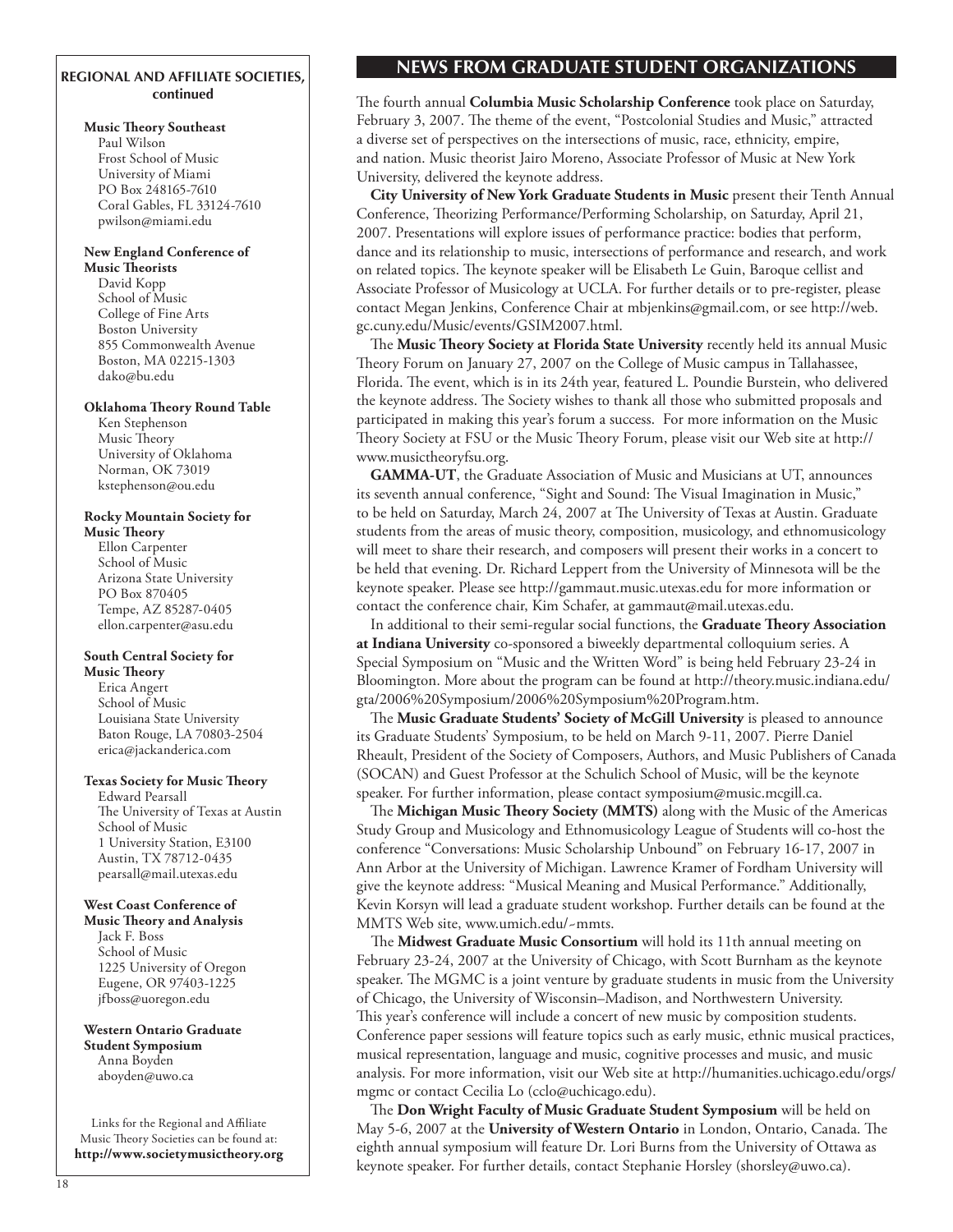# **SOCIETY FOR MUSIC THEORY** ANNUAL PUBLICATION AWARDS: 2007 —CALL FOR NOMINATIONS—

The Society for Music Theory invites nominations for the 2007 Publication Awards, for significant contributions to music theory, analysis, or history of theory. Eligibility extends to books and articles in English, published between January 1, 2004 and December 31, 2006. Dissertations are ineligible.

\* \* \* \* \*

- **The Wallace Berry Award** is given for a distinguished book by an author of any age or career stage.
- **The Outstanding Publication Award** is given for a distinguished article by an author of any age or career stage.
- **The Emerging Scholar Award** is given for a book or article published within five years of the author's receipt of Ph.D. (or, in the case of someone who does not hold a Ph.D., before the author reaches the age of forty).
- **Citations of special merit** are occasionally awarded for editions, translations, reference works, or edited volumes of extraordinary value to the discipline.

We encourage all members of the Society to draw the committee's attention to distinctive publications that are eligible for this year's awards.

- Nominations may be made on a photocopy of this form, by letter, by electronic mail, or online through the SMT home page ([http://societymusictheory.org\)](http://societymusictheory.org) by following the links Grants & Awards > outstanding publications > nominations.
- Please give complete bibliographic information for each nominated work.
- If the information is available to the nominator, indicate whether the work is eligible for the Emerging Scholar Award, and on what basis.

\* \* \* \* \*

\_\_\_\_\_\_\_\_\_\_\_\_\_\_\_\_\_\_\_\_\_\_\_\_\_\_\_\_\_\_\_\_\_\_\_\_\_\_\_\_\_\_\_\_\_\_\_\_\_\_\_\_\_\_\_\_\_\_\_\_\_\_\_\_\_\_\_\_\_\_\_\_\_\_\_\_\_\_\_\_\_\_\_\_\_\_\_\_\_ \_\_\_\_\_\_\_\_\_\_\_\_\_\_\_\_\_\_\_\_\_\_\_\_\_\_\_\_\_\_\_\_\_\_\_\_\_\_\_\_\_\_\_\_\_\_\_\_\_\_\_\_\_\_\_\_\_\_\_\_\_\_\_\_\_\_\_\_\_\_\_\_\_\_\_\_\_\_\_\_\_\_\_\_\_\_\_\_\_ \_\_\_\_\_\_\_\_\_\_\_\_\_\_\_\_\_\_\_\_\_\_\_\_\_\_\_\_\_\_\_\_\_\_\_\_\_\_\_\_\_\_\_\_\_\_\_\_\_\_\_\_\_\_\_\_\_\_\_\_\_\_\_\_\_\_\_\_\_\_\_\_\_\_\_\_\_\_\_\_\_\_\_\_\_\_\_\_\_

\_\_\_\_\_\_\_\_\_\_\_\_\_\_\_\_\_\_\_\_\_\_\_\_\_\_\_\_\_\_\_\_\_\_\_\_\_\_\_\_\_\_\_\_\_\_\_\_\_\_\_\_\_\_\_\_\_\_\_\_\_\_\_\_\_\_\_\_\_\_\_\_\_\_\_\_\_\_\_\_\_\_\_\_\_\_\_\_\_

Author and publication information: \_\_\_\_\_\_\_\_\_\_\_\_\_\_\_\_\_\_\_\_\_\_\_\_\_\_\_\_\_\_\_\_\_\_\_\_\_\_\_\_\_\_\_\_\_\_\_\_\_\_\_\_\_\_\_\_\_\_\_\_

Nominator's name:

Nominator's e-mail address (or alternative contact): \_\_\_\_\_\_\_\_\_\_\_\_\_\_\_\_\_\_\_\_\_\_\_\_\_\_\_\_\_\_\_\_\_\_\_\_\_\_\_\_\_\_\_\_\_\_\_\_\_

Please direct nominations to: Prof. Lynne Rogers, Chair SMT Publication Awards Committee Department of Music William Patterson University 300 Pompton Road Wayne, NJ 07470-2103 [RogersL13@wpunj.edu](mailto:RogersL13@wpunj.edu)

*Nominations must be postmarked on or before April 1, 2007.*